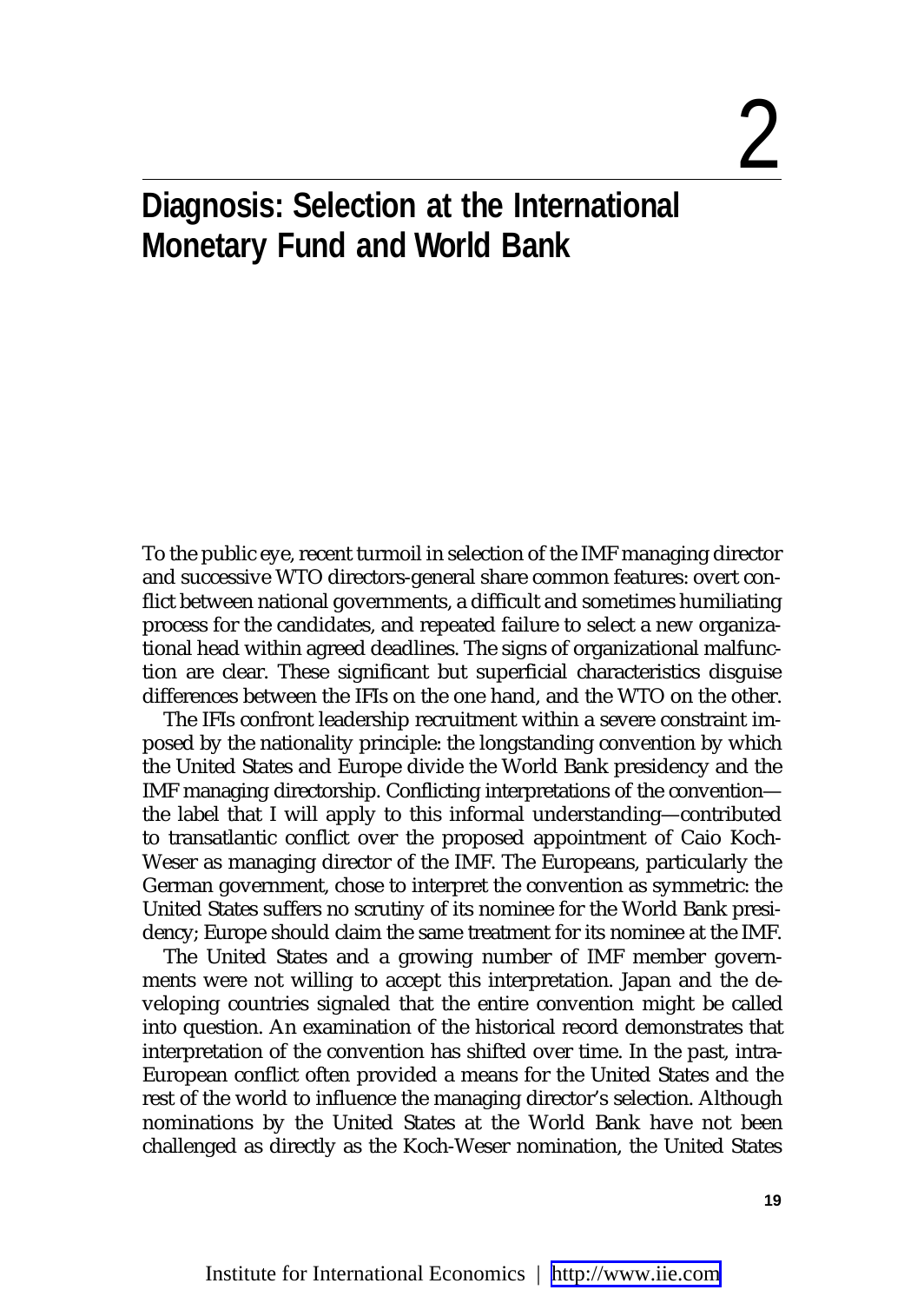has taken modest steps to open the process. Members of the two organizations have made clear that a challenge to one part of the convention will call into question the entire arrangement.

For the IFIs, then, the constraint imposed on the selection process by the US-European convention affects both the ability of the organizations to obtain the best leadership and the level of conflict surrounding the selection process. Controversy over the convention also has imposed costs in the process of selection: lack of transparency (selection decisions are effectively taken outside the organizations and their formal procedures) and delays in appointment. The spillover of conflict into other relations among members—as occurred between the United States and Germany during 1999-2000—is closely related to these features of the selection process. A transparent and rule-driven process and one that occurs in a timely fashion is less likely to damage bilateral or multilateral relations outside the IFIs.

Although WTO director-general appointments produced the same appearance of heightened conflict, deadlock, and repeated delays, stalemate in Geneva was symptomatic of different institutional shortcomings. The WTO selection process is open and competitive when compared to the IFIs. In the last selection, any region or country other than Europe was free to nominate candidates; two candidates came from the industrialized world and two from the developing countries. The WTO membership treated all candidates equally (for example, in invitations to appear before the General Council). The process may in fact have been too open and combative, allowing too much campaigning among the national governments and their delegations in Geneva. The WTO process failed, not because of too little openness or transparency, but because of its inability to reach a required consensus on a new director-general. These failures and the resulting bitterness damaged the organization and its substantive agenda. They reflected larger shortcomings in governance at the WTO and presaged growing obstacles to consensus building within a global organization with a rapidly growing membership.

The history of leadership selection in these organizations makes clear that conflict existed in the past. The club model of conducting business, which is now under challenge, managed conflict out of public view. That model is under challenge or is breaking down. Each of these organizations is groping toward an alternative that satisfies demands for transparency and competition without sacrificing a final consensus among member governments supporting the individual who is selected.

#### **The IMF: Managing Directors by Convention**

International institutions encompass formal organizations, such as the IMF or World Bank, the broader regime or sets of principles and rules in

**20** LEADERSHIP SELECTION IN THE MAJOR MULTILATERALS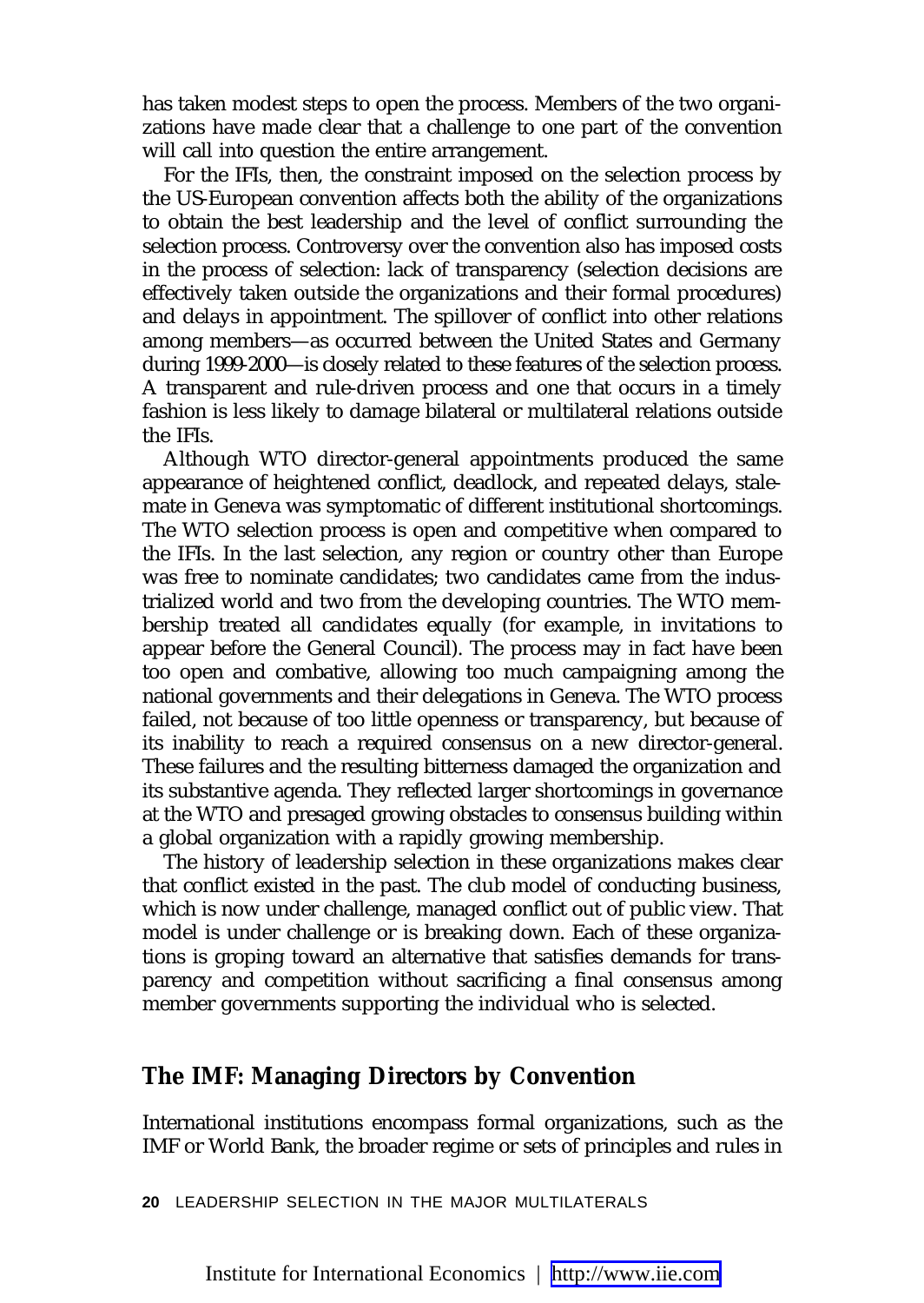which they are embedded, and informal conventions that may govern both the organizations and their member-states. In few areas have informal conventions played a more prominent role than in selection of the IMF managing director and the World Bank president. The longstanding convention that awards the IMF managing directorship to a European does not appear as part of the formal rules governing the organization, nor can a definitive version of the convention be found in printed form. There is no authoritative interpreter of the convention, which has led to several competing versions over time.

Despite its informality, the convention is firmly grounded in the decisionmaking rules of the organization, although not the sparse formal rules governing selection of the managing director. The only guidance for selection of the managing director in the Articles of Agreement of the IMF is given in Article XII, Section 4: "The Executive Board shall select a Managing Director who shall not be a Governor or an Executive Director. . . . The Managing Director shall cease to hold office when the Executive Board so decides."1 More important to the European-US convention is the system of weighted voting at the IMF, which, like other dimensions of membership, is closely related to the quota share of a member government.2 Quotas at the IMF are based in turn on a number of measures of a member's weight in the world economy, such as GDP, current account transactions, and official reserves. Overall, voting shares at the IMF—with the minor exception of 250 votes awarded to every member —are tied to measures, more or less correlated, of international economic importance. Over time, those voting shares are reallocated during quota reviews. However, the formulas used for reallocation in quota reviews are heavily weighted toward the status quo: an economy increasing rapidly in international economic importance will gain voting share at the IMF only with a distinct lag.<sup>3</sup>

Weighted voting would appear to give a duumvirate of Europe and the United States a near-majority of votes and the industrialized countries

<sup>1.</sup> This power of the executive directors is not delegated from the board of governors (Gold 1972, 14).

<sup>2.</sup> Each member receives 250 votes plus one additional vote for each part of its quota equivalent to 100,000 SDRs (Articles of Agreement, XX, 5a).

<sup>3.</sup> For example, in the last (eleventh) review of quotas, completed in January 1999, the overall increase in quotas of 45 percent was allocated as follows: 75 percent distributed in proportion to existing quotas; 15 percent in proportion to members' shares in calculated quotas (shares derived from applying the quota formulas for economic weight); and the remaining 10 percent to members whose shares in calculated quotas exceeded their shares in actual quotas (giving a small boost to countries growing in international economic importance). International Monetary Fund, "IMF Quotas and Quota Reviews: A Factsheet" (Washington, DC: IMF, 31 July 2000).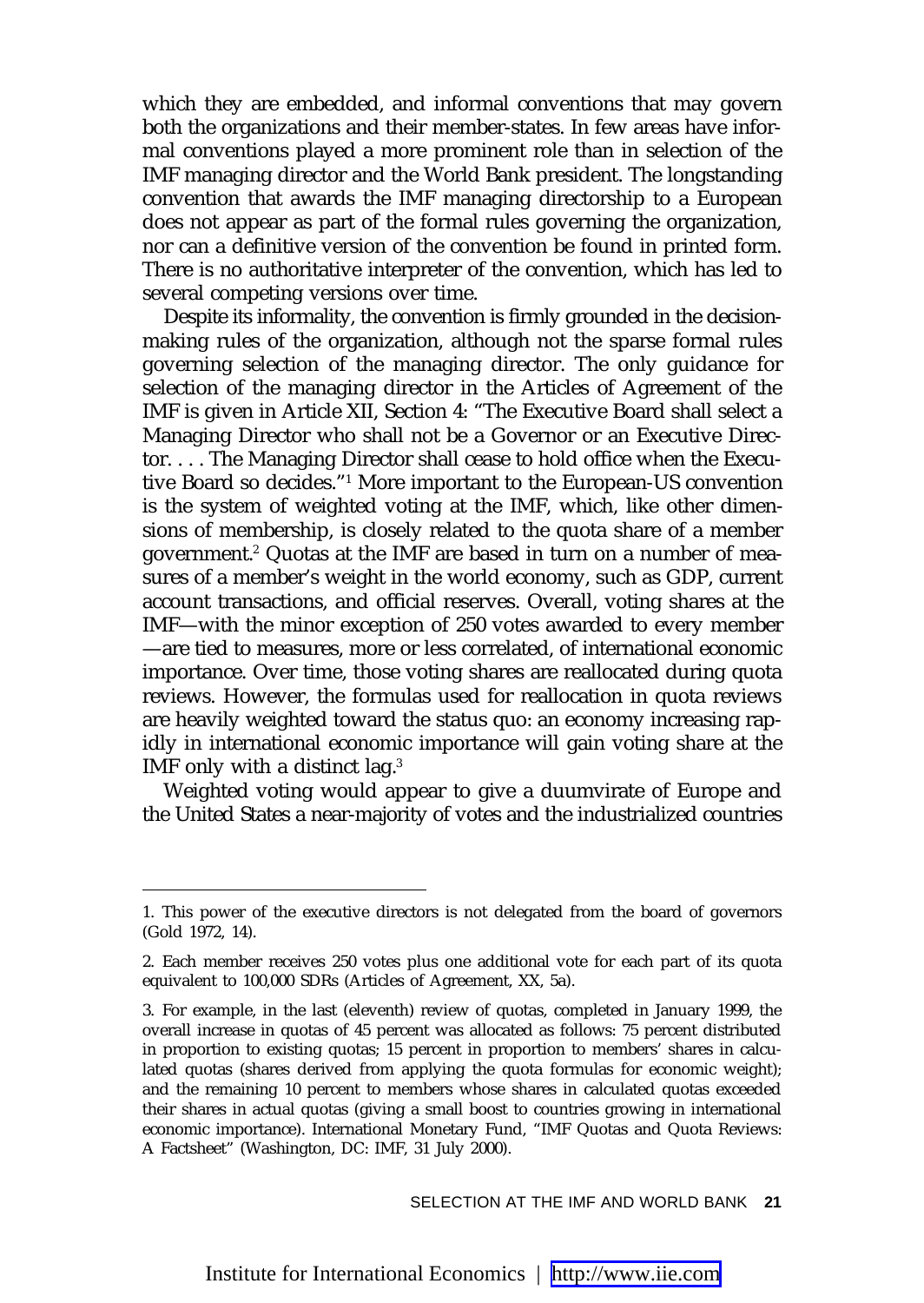a near-permanent majority within the IMF.4 That voting dominance explains much of the stability of the convention regarding leadership at the IMF and the World Bank. Weighted voting does not mean that the United States and the European Union typically steamroller decisions on the basis of narrow majority votes in the executive board, however. Their voting weight is heavily qualified by countervailing features of decision making at the IMF: special majorities, constituencies, professionalism, and a strong norm of consensus. Each of these provides incentives for much broader coalitions of consent within the organization.

The executive board of the IMF can select a managing director by simple majority vote. Other decisions, however, require special majorities (a requirement of more than 50 percent). Certain special majorities have given an effective veto to both the United States and the European Union. (At least one was designed with that intention.<sup>5</sup>) However, special majorities also award power to *any* coherent bloc of members, including developing countries. This sets up the possibility for logrolling over time.<sup>6</sup> Given the need for developing country votes to attain special majorities, the industrialized countries must wield their voting power with some care.

Organization of the IMF and the World Bank into constituencies, unique among international organizations, also cuts across regional and national income divides within the membership. Appointed executive directors (EDs) are currently limited to five; all other EDs must be elected, which provides substantial incentives to form constituencies, groups of countries that organize themselves through negotiations outside the IMF.<sup>7</sup> Some constituencies, such as the Nordic group, have been very stable over time and have well-established rules of rotation for the executive director and her alternate. In other constituencies, one country has claimed the executive directorship for some time (the country with the largest quota share and number of votes); other countries may share the alternate position and other positions in the ED's office at the Fund. In some cases, constituencies span continents: Spain, for example, belongs to a constituency otherwise composed of Latin American countries. Canada and Ireland lead a constituency of Caribbean states. Australia and South Korea are the largest members of a constituency that includes Mongolia, New Zealand, and several Pacific island states. Although traditions of

6. Lister (1984, 98).

**22** LEADERSHIP SELECTION IN THE MAJOR MULTILATERALS

<sup>4.</sup> As of April 2001, the United States and the 15 members of the European Union accounted for 47.37 percent of votes at the IMF. The United States, the European Union, Japan, and Canada (G-7 plus the other members of the European Union) constituted 56.48 percent.

<sup>5.</sup> Gold (1977, 37-38).

<sup>7.</sup> The only regional group mentioned in the original Articles of Agreement is the American Republics, which had a separate election of executive directors (Gold 1972, 64).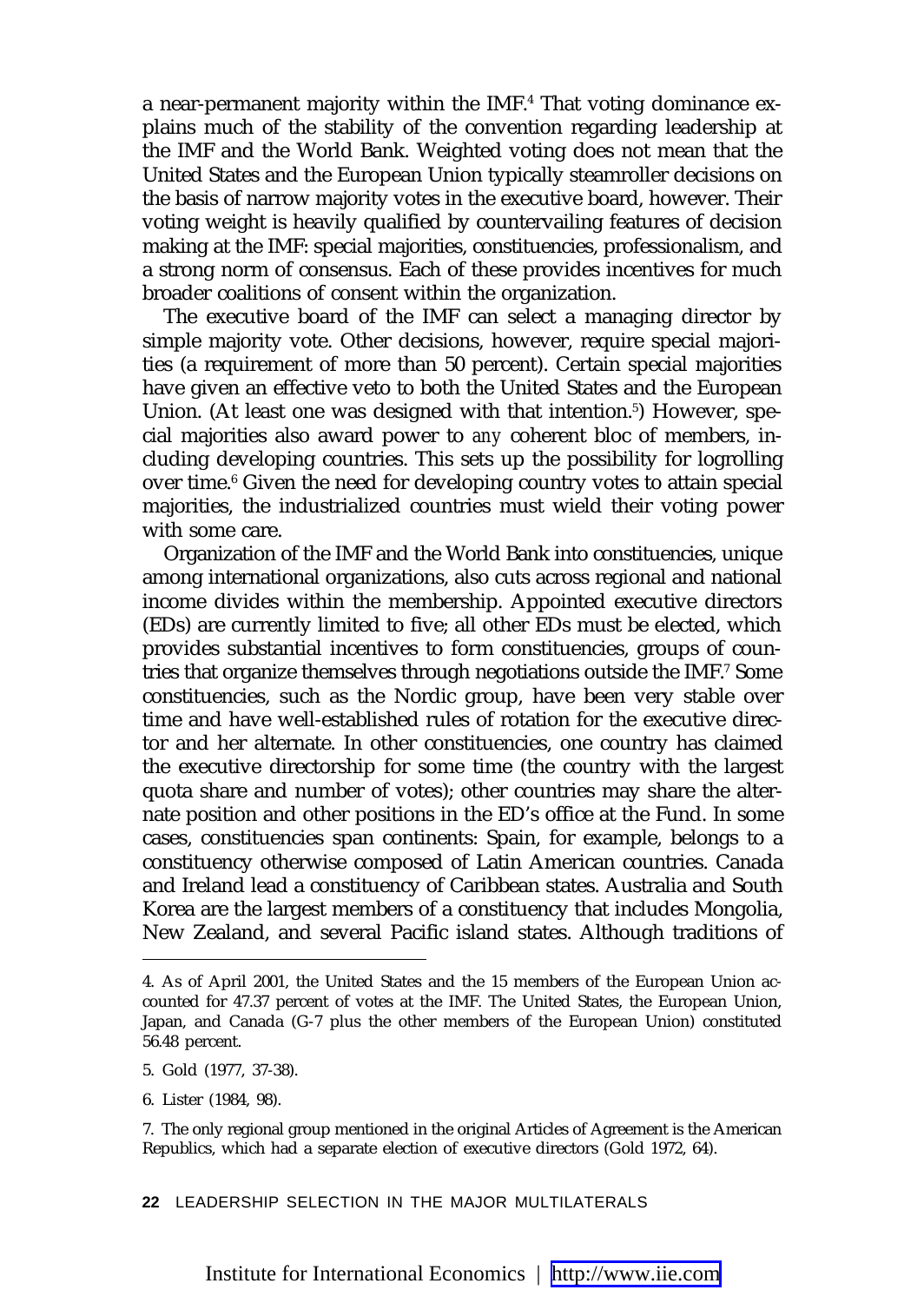consultation vary across constituencies, the members with the largest quota must be attentive to the views of other members and their relations with the IMF. National governments will vote their interests in the IMF, but constituency organization provides a building block for consensus and smoothes some of the rougher edges of conflict between industrialized and developing countries.

Professionalism also encourages consensus building at the IMF. Executive directors belong to the fraternity of finance ministries and central banks. They and their technical staff often are trained as economists, training that they have in common with the staff of the IMF. Their professional network produces a shared set of assumptions and common means of analysis. This professional outlook was damaging to the candidacy of Caio Koch-Weser for managing director in 1999-2000. In the eyes of many executive directors and their home finance ministries and central banks, Koch-Weser's years of experience at the World Bank did not qualify him for the top international monetary and financial position. At the same time, their professional orientation ultimately tilted toward a consensus in favor of Horst Köhler, rather than producing a long-lasting stalemate of the kind that occurred at the WTO. The small size of the executive board (allowed by the constituency system and mandated by a cap on the number of executive directors) also facilitates a high degree of face-to-face consultation that facilitates consensus.

The most significant impediment to the exercise of sheer voting power at the IMF, however, is an organizational aversion to voting. Consensus reigns informally at the IMF and the World Bank, just as it rules formally at the WTO. According to the Articles of Agreement, most questions at the IMF, including selection of the managing director, are determined by a simple majority of (weighted) votes. At the same time, Rule C-10 of the Executive Board directs that "the Chairman [Managing Director] shall ordinarily ascertain the sense of the meeting in lieu of a formal vote." Since individual executive directors are entitled to call for a vote (in the following sentence of Rule C-10), the rarity of formal votes suggests broad acceptance of a search for broad consensus rather than narrow votes. Although John Maynard Keynes and Harry Dexter White quarreled over the use of special majorities at the IMF and the World Bank, Keynes understood that voting should not be important in the new institutions: "If the organization begins voting about everything, it will not be long before it breaks down."8 As Gold describes, from the first decades of the Fund, votes were rare.<sup>9</sup> Voting power still matters since "sense of the meeting" is defined as the share of votes required to carry the question.<sup>10</sup>

SELECTION AT THE IMF AND WORLD BANK **23**

<sup>8.</sup> Cited in Gianaris (1991, 920).

<sup>9.</sup> Gold (1972, 196-97).

<sup>10.</sup> Ibid, 198.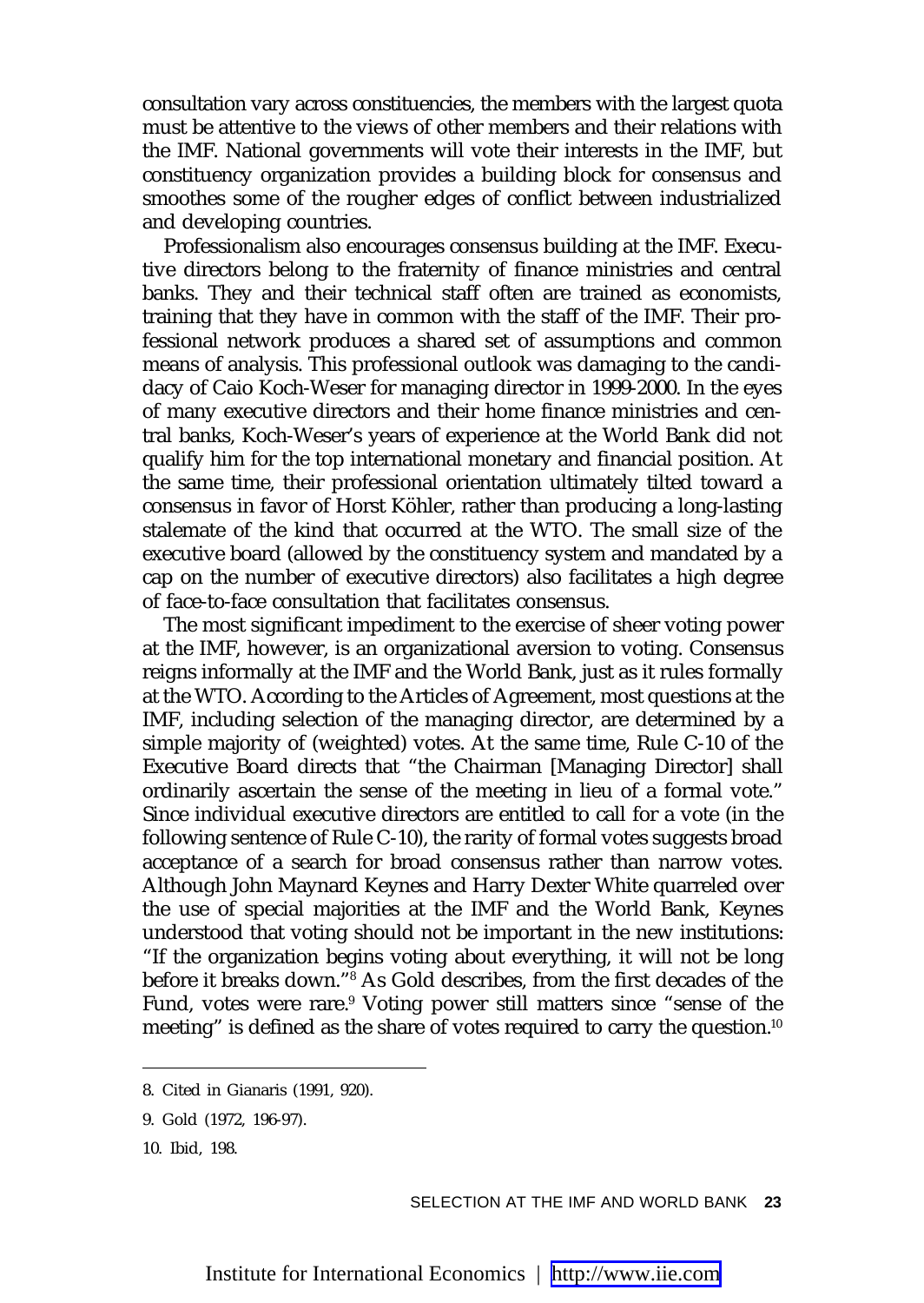The effort to achieve consensus, however, protects the interests of those who risk becoming permanent minorities at each institution: developing countries at the IFIs, where the industrialized countries maintain a clear majority in voting power; at the WTO, industrialized countries, who could be outvoted by a majority of developing countries that represent a small fraction of world trade.

Unlike the WTO, the IMF and the World Bank are not governed by formal consensus decision making. In practice, however, a simple arithmetic calculation of votes required is seldom accepted as an adequate level of support. This goal of a broad if not all-inclusive consensus shaped the selection of managing directors throughout the history of the Fund. Managing directors were not imposed by the industrialized countries or by the United States and Europe jointly over the opposition of other members. The convention of broad support rather than narrow votes awards considerable leverage to the developing countries at the IMF and may eventually end the US-European convention on selection.

#### **A Variable Convention: Selecting Managing Directors Before Köhler**

Tracing the informal convention that has always awarded the position of managing director to a European is difficult since it is unwritten. Careful investigation makes clear, however, that this convention has evolved over time. The narrowest interpretation—the other members of the IMF should automatically accept any European candidate—has never governed selection of the managing director. Early interpretations were much less precise and awarded considerable weight to the opinions of the United States and the developing countries. In more recent selections, intra-European competition gave the deciding voice to non-European members of the Fund. The only constant was the outcome: every managing director was a European national.

The roots of the convention lie in a 1946 decision taken by the Truman administration. Keynes had assumed that Harry Dexter White, his American collaborator in designing the Bretton Woods organizations, would become the first managing director of the IMF.11 President Truman later confirmed that he had intended to appoint White.<sup>12</sup> White, who became the first US executive director at the IMF, was not nominated for the managing directorship, however. The US government (and specifically Treasury Secretary Fred Vinson) decided that an American should head the World Bank, because of the Bank's dependence on American private

**24** LEADERSHIP SELECTION IN THE MAJOR MULTILATERALS

<sup>11.</sup> Harrod (1951, 629).

<sup>12.</sup> Rees (1972, 367).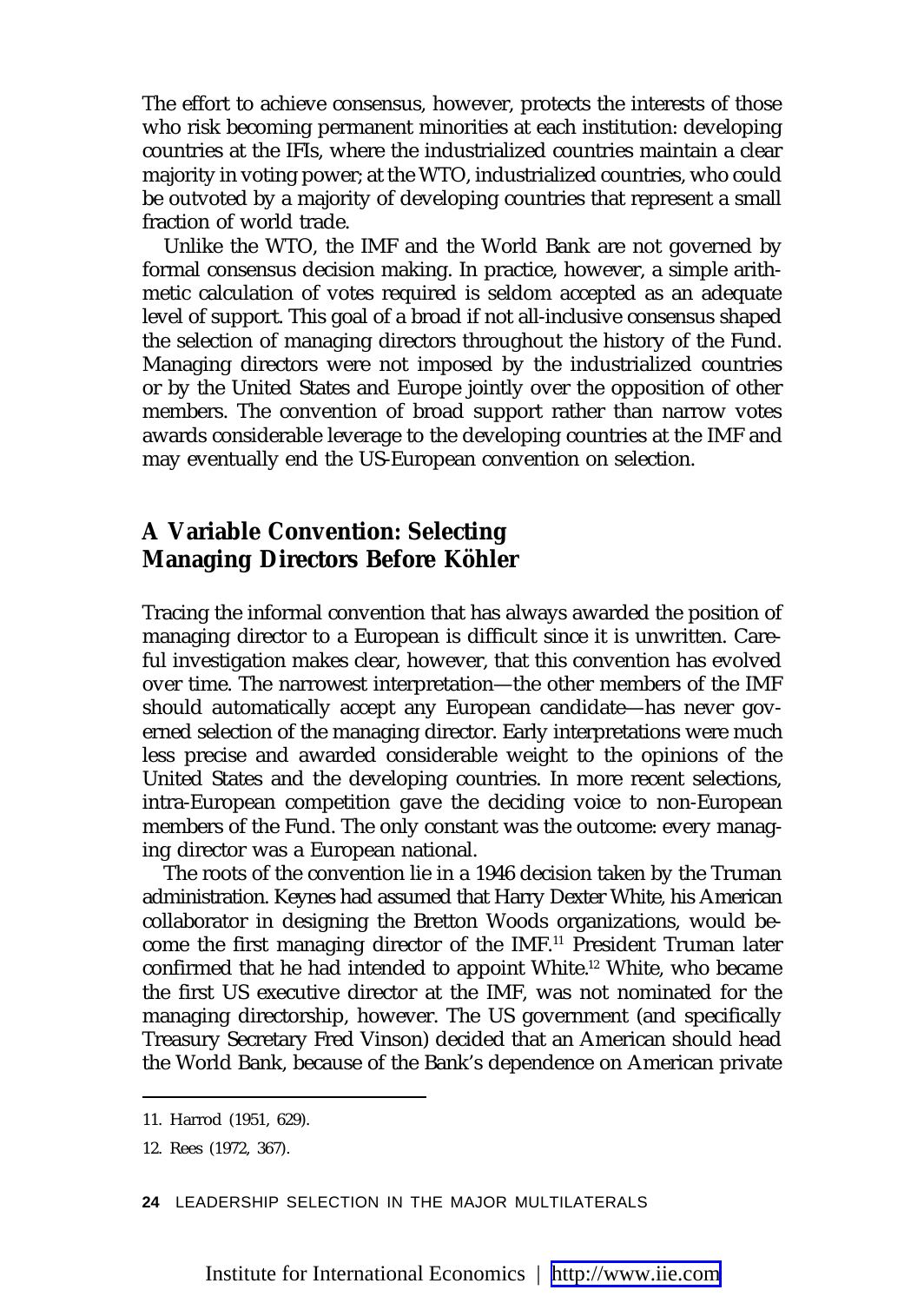financial markets.<sup>13</sup> Vinson also decided that an American could not, therefore, head the other major global financial institution.<sup>14</sup> Security concerns about White's alleged communist connections may have figured in the decision, although Vinson denied that this was the case.<sup>15</sup> Rather than White, Camille Gutt, a Belgian candidate backed by Keynes, was appointed managing director in May 1946. (A complete list of IMF managing directors is provided in appendix A1.)

US support for the appointment of a European as managing director did not prevent the exercise of American influence at the IMF. Creation of the post of deputy managing director in 1949 and a new convention that the position would be filled by a US Treasury nominee ensured a close watch on IMF operations. The United States also played a central role in selecting the early managing directors. Even if a managing director were a European, he would be a European to the liking of the United States. Over time, the US government came to view both Gutt and his successor, Ivar Rooth, as ineffectual, a view shared by other members of the executive board. Both lasted only one term.<sup>16</sup> The United States was also instrumental in the selection of Per Jacobsson, third managing director, and the Kennedy administration backed Pierre-Paul Schweitzer in 1963 in a field of several European candidates.<sup>17</sup>

The "unwritten rule" (in the words of one IMF veteran) that a European should be managing director was occasionally questioned. As Frank

<sup>13.</sup> Ansel F. Luxford, a participant in the establishment of the IMF and the World Bank, argued that Wall Street waged a campaign of "indoctrination" to convince the Truman administration that only an American head of the World Bank would guarantee acceptance of the World Bank's bonds. Their lobbying would not help White's cause, since White was deeply disliked by private financiers: "White was hated in the banking community as perhaps no other man in the United States has been hated" (Luxford 1961, 21).

<sup>14.</sup> Luxford claims that Keynes urged White's candidacy on Vinson and was willing to concede the presidency of the World Bank as well (Luxford 1961, 23).

<sup>15.</sup> The standard explanation is given in Horsefield (1969, 135) and Harrod (1951, 629). See also James (1996, 72) and Mikesell (1994, 53-54). An investigation of White for his alleged espionage on behalf of the Soviet Union had begun in late 1945. Truman and others in the administration were aware of this investigation, but allowed White's nomination as executive director to proceed (Rees 1972, 389). Boughton (2000) dismisses security considerations as a motivation for the decision that White would not be the first managing director. Existing documentary evidence does not permit such a conclusion, however. Boughton's careful analysis of the evidence for White's communist ties parallels that of Mikesell (1994), who sees the source of White's difficulties in "his propensity to carry on direct relations with the Soviet government outside regular diplomatic channels." Using more recent evidence, however, Boughton does confirm that some of White's close associates were probably spies. On Vinson's denial, see Luxford (1961).

<sup>16.</sup> Interview GG, 9 July 1985.

<sup>17.</sup> Interview O, 2 November 2000.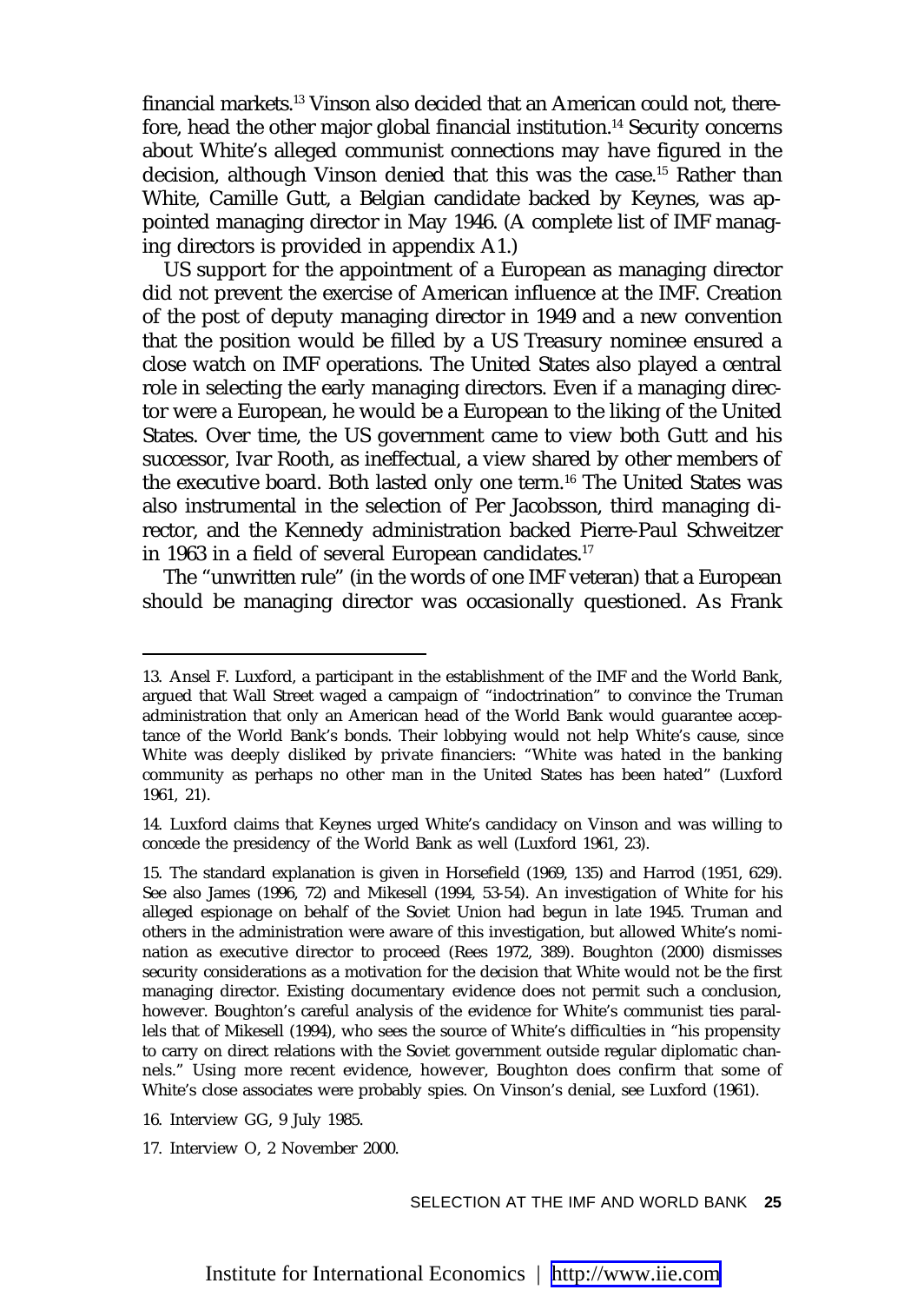Southard, former deputy managing director, observed, an American president of the World Bank "made it inevitable that the Managing Director of the Fund would be a non-American. It was less inevitable that he should be a European. . . ."18 A challenge arose at the time of Ivar Rooth's appointment in 1951, demonstrating that Southard's interpretation was held by others. An executive director who supported Rooth's appointment stated that "he would not wish it thought that the appointment of a Managing Director for the second time from one part of the world indicated that the Executive Board had lost sight of the desirability of adequate geographical representation over a period of years in the post of Managing Director. . . ." A majority of executive directors at that meeting "urged that such representation must be an important criterion in future appointments of managing Directors, and no dissent was expressed."19

That challenge to the hardening convention was the last recorded in the minutes of the IMF executive board. In an "informal hit-and-miss procedure," quiet, behind-the-scenes discussion took place until a single individual appeared to have sufficient support.<sup>20</sup> The executive board of the Fund did not discuss or compare candidates in formal sessions. Although non-European candidates for managing director were not proposed, significant US involvement in managing director selection (and resignation) persisted. US Treasury Secretary John Connally vetoed a third term for managing director Schweitzer, an exercise of American influence that foreshadowed criticism of US unilateralism during the candidacy of Caio Koch-Weser.

In selecting Schweitzer's replacement, a new force within the IMF emerged: the developing countries. The ranks of developing country members swelled during the 1960s, and their stance on international economic policy grew more assertive, even within the IMF. The industrialized countries had fixed on Emile van Lennep, secretary general of the Organization for Economic Cooperation and Development (OECD), an institution whose membership was limited to industrialized countries. Although the United States and Europe were united in their selection of Van Lennep, a group of developing countries, led by the Indonesian and Iranian executive directors, decided to oppose the nomination. Presumably, their opposition derived from van Lennep's identification with the OECD, a rich countries' club. Rather than confronting the convention directly, however, the Indonesian ED, using his network in the Netherlands, worked to produce another, more acceptable Dutch candidate. He discovered that distinguished alternative in Johannes Witteveen, former finance minister

**26** LEADERSHIP SELECTION IN THE MAJOR MULTILATERALS

<sup>18.</sup> Southard (1979, 7).

<sup>19.</sup> Executive Board Meeting 664, 10 April 1951, IMF Archives.

<sup>20.</sup> Southard (1979, 7-8).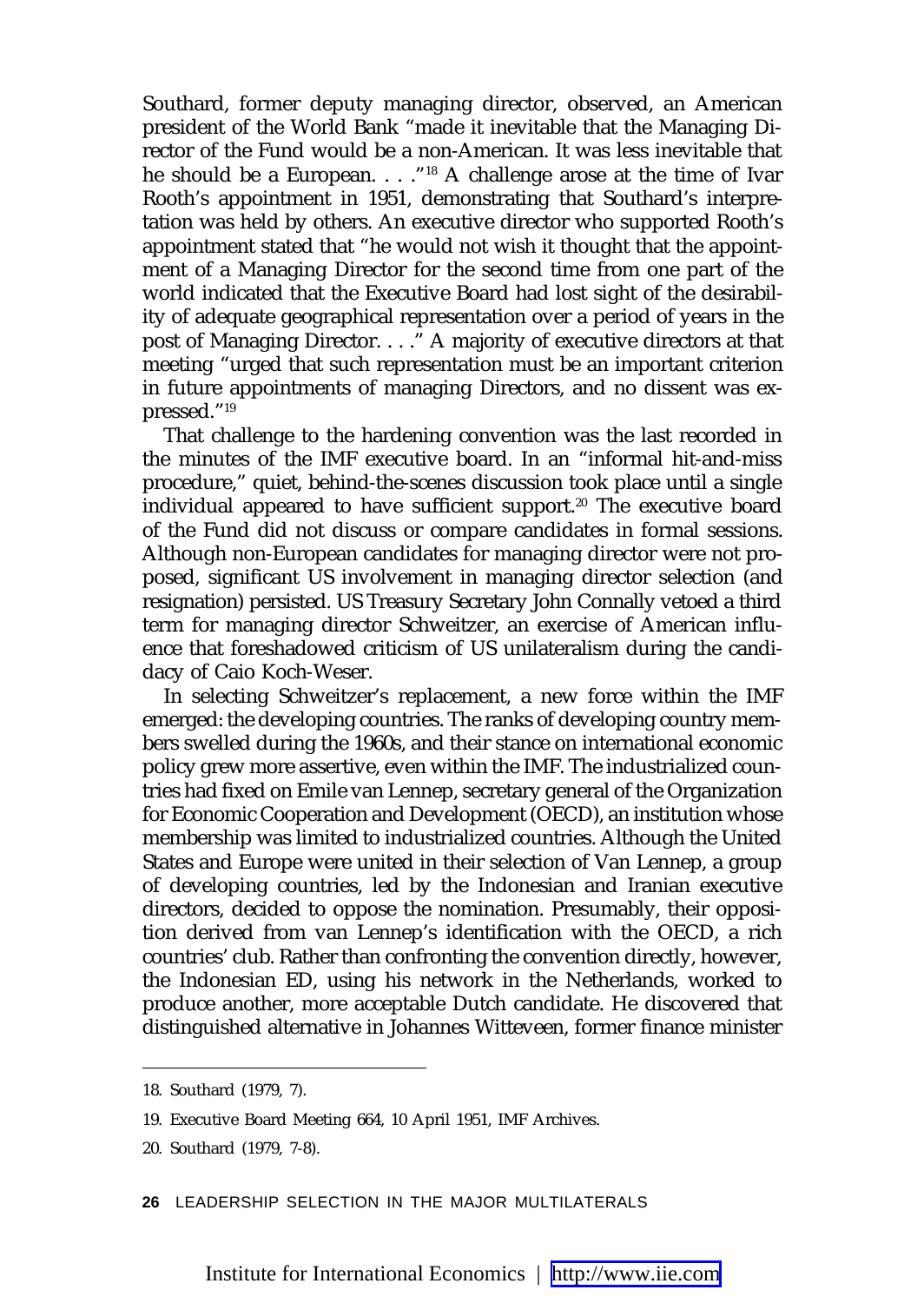and deputy prime minister, who was appointed managing director in September 1973.<sup>21</sup>

With the selection of Witteveen, the convention appeared to have evolved once again. What began as a requirement that the managing director must be a non-American had become in the 1950s a stipulation that the managing director must be a European acceptable to the United States. Now it appeared that the European candidate also must satisfy a substantial share of the developing countries as well, particularly if Europe and the United States were not united their choice. (The van Lennep case suggested that developing country approval could be required *even if* the industrialized powers agreed.)

The candidacies of Jacques de Larosière and Michel Camdessus demonstrated this new interpretation of the convention as well as the continuing importance of the United States. Anthony M. Solomon, US Treasury Under Secretary for Monetary Affairs, was first to approach Jacques de Larosière regarding his interest in the managing directorship of the IMF<sup>22</sup> There was no effort to produce a single European candidate, and several other names were floated. The only serious candidate apart from de Larosière was Willem Duisenberg, former socialist finance minister of the Netherlands. Duisenberg was reported as the favored candidate of some developing countries, who viewed de Larosière as too conservative. In this case, however, their opposition was not as monolithic as it had been toward van Lennep. Duisenberg ultimately withdrew from the contest in the face of unified support for the French candidate by the five largest members of the IMF.<sup>23</sup>

The pattern established in the Witteeven and de Larosière selections continued with the selection of Camdessus in 1987. Competition *within* Europe was even more intense and public. The developing countries were crucial in the choice of Camdessus. The United States neither actively promoted a European candidate nor intervened in the campaign between the two leading European candidates. Japan also remained outside the fray. In many respects, this episode, so unlike the 1999-2000 selection, resulted in a more open and competitive process in which all members of the Fund participated. At the same time, the down-to-the-wire competition produced predictions that the IMF selection process could not continue in its present form.

The competition opened formally on 30 September 1986, when Jacques de Larosière notified the IMF executive board of his intention to resign at the end of 1986. Although a number of European names were quickly

<sup>21.</sup> Interview GG, 9 July 1985; Interview O, 2 November 2000.

<sup>22.</sup> Interview, Jacques de Larosière, March 2001.

<sup>23.</sup> Frank Vogl, "Washington Guessing Game on the Top Posts," *The Times* (London), 16 January 1978.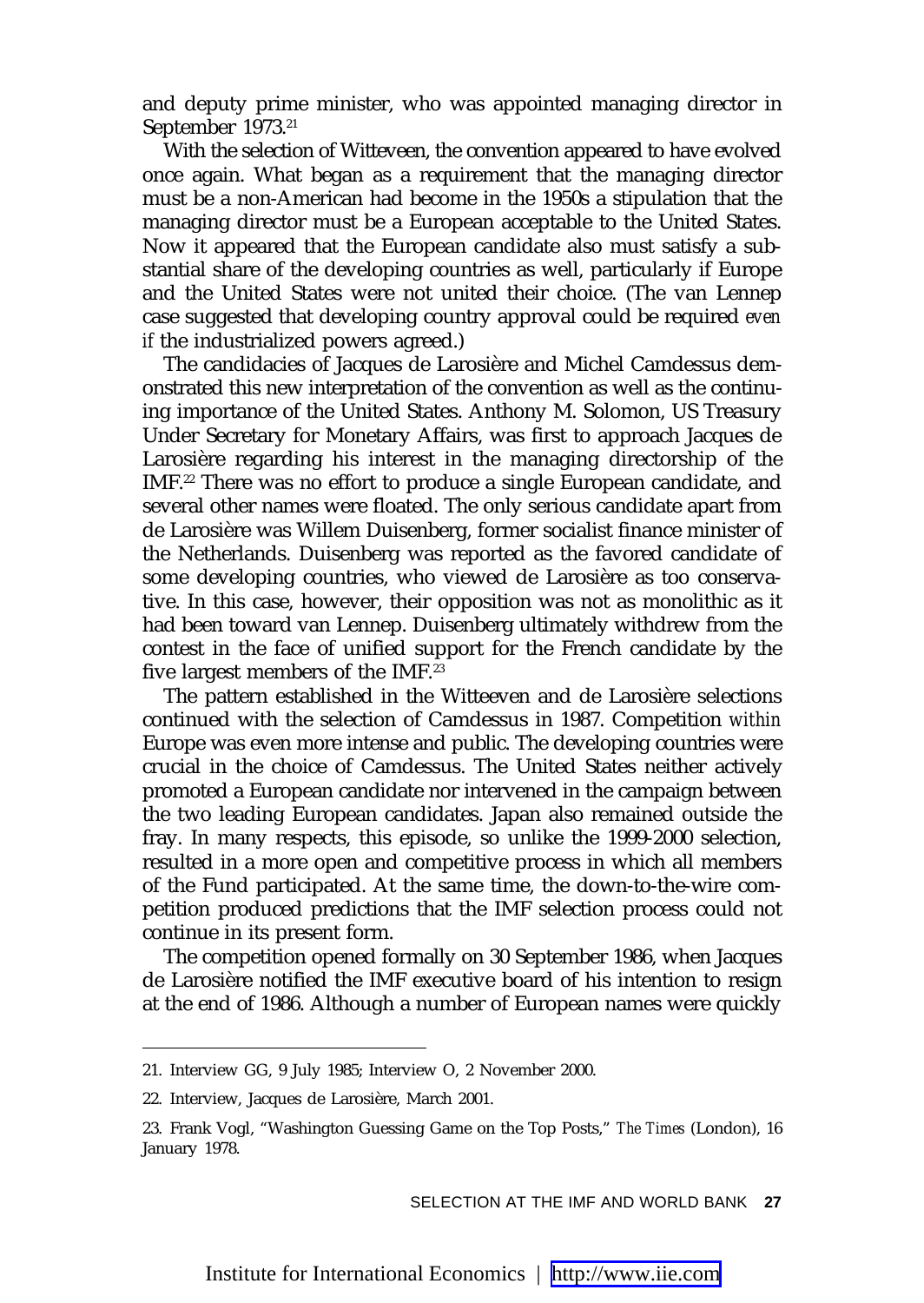floated for the managing directorship, two candidates, each with strong backing from his government, quickly became the front-runners: Onno Ruding, finance minister of the Netherlands, and Michel Camdessus, governor of the Banque de France. In contrast to earlier contests, the United States played no role in promoting a particular candidate and remained officially neutral until the end of the contest. In part the United States did not wish to antagonize two important allies. The Reagan administration also had reason to dislike the ideological leanings of both candidates. The socialist president of France, François Mitterrand, backed Camdessus. Although Ruding was an economic conservative, his outspoken fiscal orthodoxy and his criticisms of Reaganomics and the G-7 had not endeared him to the American administration. The French government campaigned actively for Camdessus. Ruding waged a personal campaign that was more visible than those of previous candidates, a strategy that may have undermined his support in some finance ministries.<sup>24</sup>

Repeated efforts to agree on a consensus European candidate failed. A "North-South" split emerged: Ruding was backed by Germany, Britain, Belgium, Denmark, and the Netherlands; the Mediterranean members (Spain, Portugal, and Greece) supported the French candidate.25 Deadlock in Europe produced the first signs that the convention might be fraying. At the annual meetings of the IMF and World Bank, US officials mentioned the name of Toyoo Gyohten, Japanese vice minister of finance, as a possible candidate.<sup>26</sup> Efforts to forge consensus through the IMF executive board were thwarted when support for the two European candidates proved to be evenly divided.<sup>27</sup>

By early December, with no compromise in sight, both candidates were formally nominated at the IMF. Rather than formal votes, the IMF executive board uses straw polls to determine relative support for the candidates and to build an eventual consensus.<sup>28</sup> The decision between Ruding and Camdessus was striking for several reasons. Ruding appeared to enjoy the support of a narrow majority of EU states, including two of the largest EU economies, Britain and Germany. Camdessus, however, benefited from support in the developing world. His record as head

27. Hobart Rowen, "IMF Expected to Approve Loan to China," *Washington Post*, 11 November 1986, E3.

**28** LEADERSHIP SELECTION IN THE MAJOR MULTILATERALS

<sup>24.</sup> Robert A. Bennett, "Dutch Finance Minister H. Onno Ruding Campaigning for the IMF's Top Post," *New York Times,* 28 September 1986, 6.

<sup>25.</sup> Paul Lewis, "European Ministers Fail to Choose IMF Head," *New York Times*, 14 October 1986, 27.

<sup>26.</sup> Bailey Morris, "US Backing Grows for Japanese IMF Chief," *The Times* (London), 29 October 1986.

<sup>28.</sup> Straw polls are organized by the dean of the executive board with the assistance of the secretary to the board. Their results are never made public; even the records of the straw polls are destroyed.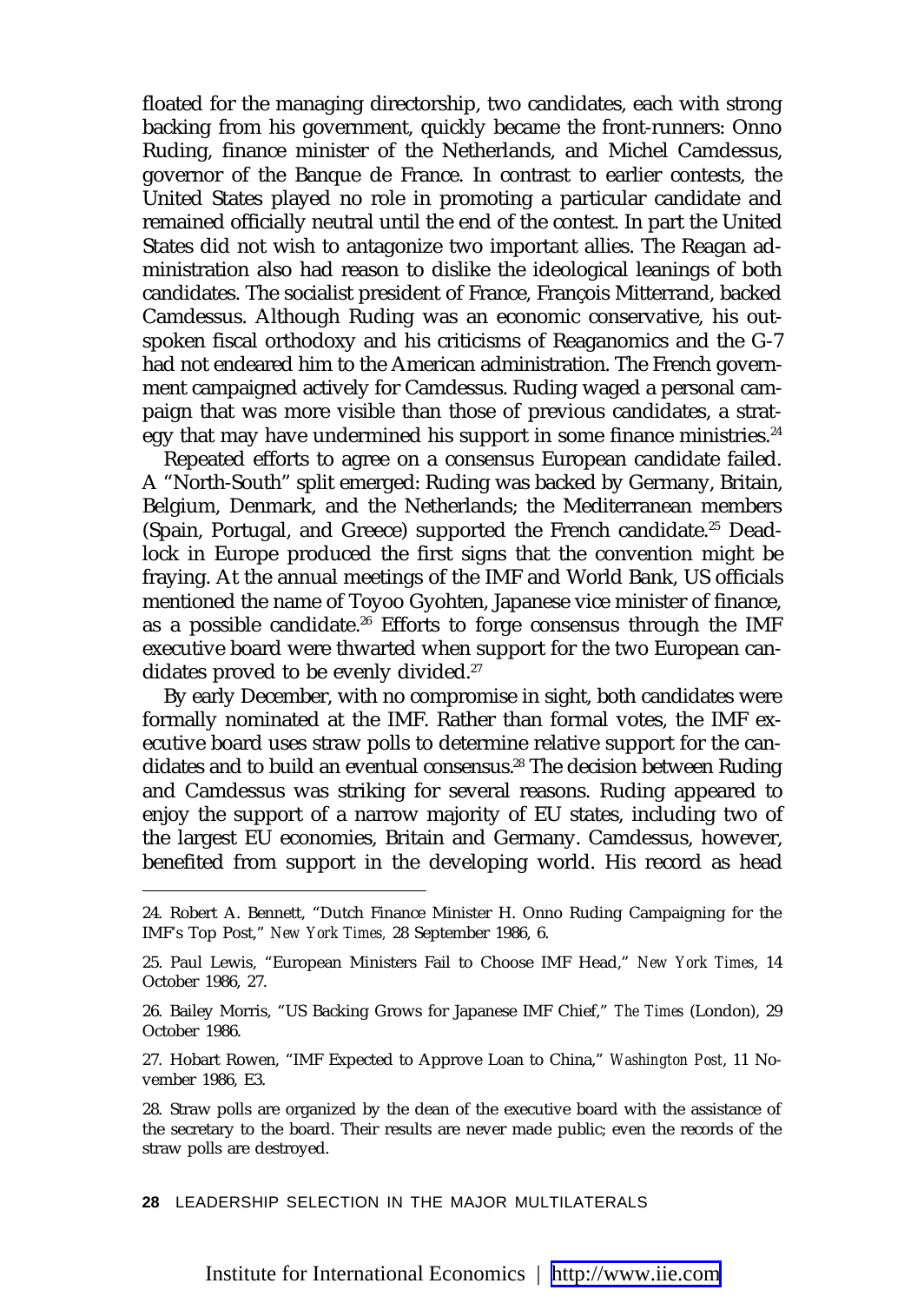of the Paris Club had gained him substantial Latin American support; Ruding's fiscal orthodoxy produced unease in many debtor countries who relied or might rely on Fund resources.<sup>29</sup> The straw vote on 17 December demonstrated that the developing countries held the balance of power, given the divisions within Europe and the decision by several influential members—the United States, Japan, Saudi Arabia, Canada, and the Nordic countries—to abstain.30 According to press reports, Camdessus won a narrow victory of 36 percent of the votes cast against Ruding's 29 percent. In light of this result, Ruding withdrew his candidacy, and on 18 December, Camdessus was confirmed by acclamation as the new managing director. Consensus had been reached after an intensely competitive selection process.

Ironically, many interpreted the inability of Europe to present a single candidate as a failure, for both Europe and for the IMF. The hard-fought campaigns by France and the Netherlands brought predictions of lasting bitterness. Even the convention itself was called into question, with claims that the next selection would have a "wide open" field.<sup>31</sup> In fact, although the Dutch and French governments backed their candidates in an unprecedented public fashion up to the final straw vote, competitive selection did little damage to the IMF. The selection of Camdessus resembled that of his predecessors on two key dimensions—all candidates were European, but the choice between them awarded the largest role to non-European countries. Several of the largest Fund members, particularly the United States and Japan, signaled their satisfaction with either candidate by abstaining until the end of the process. As a result, the developing countries enjoyed their largest share of influence over selection of the managing director since the Witteveen candidacy in 1973. The pattern had remained stable over the decades: Europe proposes; the world disposes.

Several signs of deeper change had appeared, however. Public campaigning meant that national status was staked on a candidate's success, a development that would be even more apparent in Germany's backing of Caio Koch-Weser in 1999-2000. Non-European candidates had been floated, suggesting that Europe's automatic claim to the managing directorship was at risk. Ironically, the legitimacy of that claim would only be challenged when Germany strained to produce a single European

<sup>29.</sup> Hobart Rowen, "Frenchman Expected to Head IMF; Straw Vote of Board Said Likely to Give Camdessus Top Post," *Washington Post,* 16 December 1986, D1; George Graham, "Latin America Propels Camdessus to Top of IMF,"*Financial Times* (London), 19 December 1986, 3.

<sup>30.</sup> Hobart Rowen, "Camdessus Wins IMF Straw Vote," *Washington Post,* 18 December 1986, E1; Stewart Fleming, "Next IMF Chief May Be French Banker," *Financial Times* (London), 18 December 1986, 1.

<sup>31.</sup> Hobart Rowen, "IMF, World Bank Tradition Dated," *Washington Post*, 4 January 1987, H1.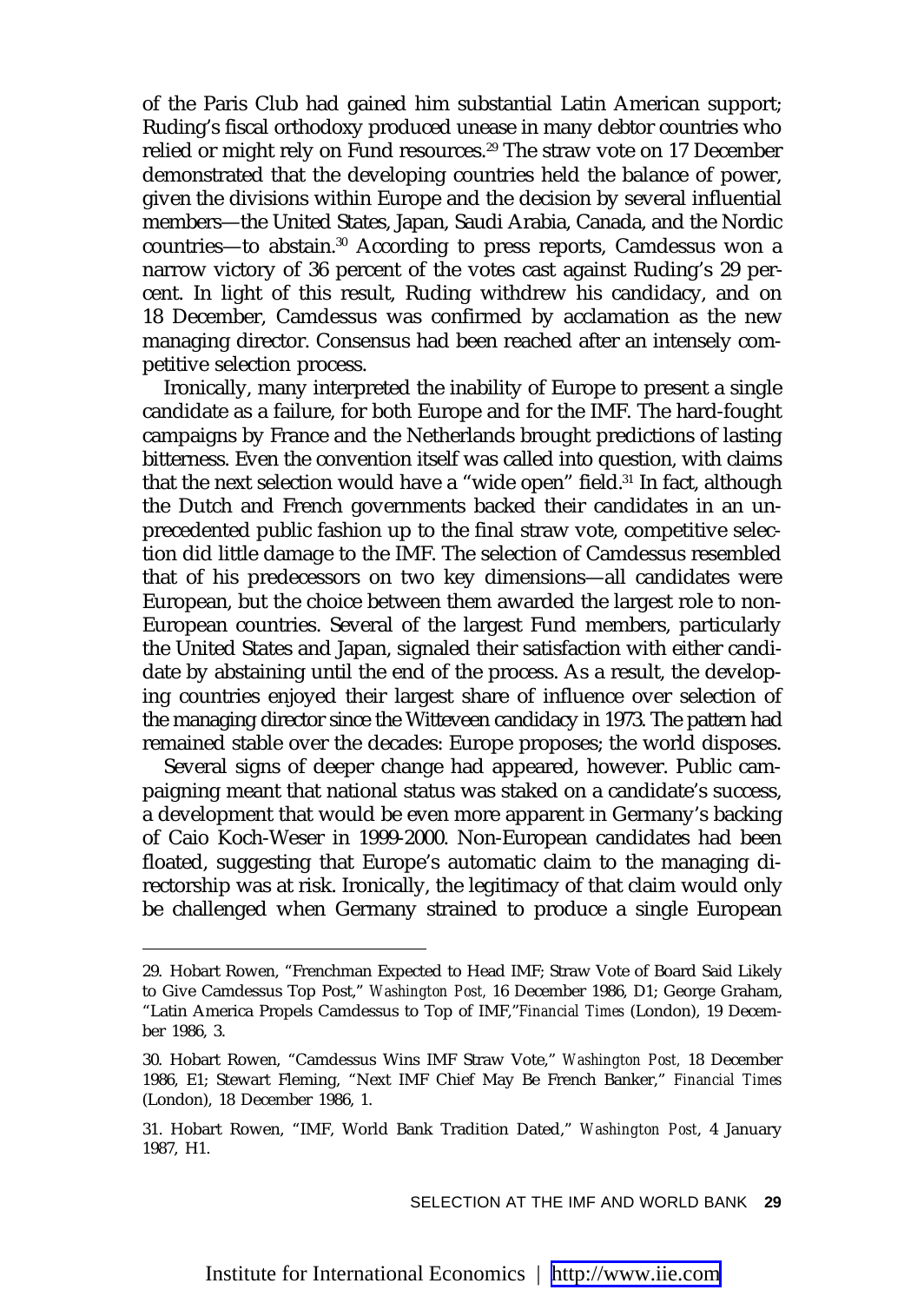candidate and then presented that candidate to the rest of the world as a fait accompli. When the convention was interpreted in its narrowest form, the coalition to overturn it immediately broadened.

#### **The Koch-Weser Candidacy and the Convention**

Despite gloomy predictions of lasting divisions as a result of the 1986 leadership selection, Camdessus was the only managing director reappointed to a third term. In 1999, during that term, he announced his decision to step down, initiating the most public and tumultuous selection in IMF history. It occurred against a backdrop of deep IMF involvement in financial crises during the 1990s: first the Mexican peso crisis and then the Asian financial crisis of 1997-98. Outside critics attacked the IMF for sharp recessions in several Asian economies, for increasing moral hazard on the part of private borrowers, and for failing to alleviate poverty. The controversies were not new, but the public profile of the IMF was higher at the end of the 1990s than it had been at the beginning. For the Clinton administration, co-author of the financial rescue packages of the 1990s, the IMF had become a critical part of the international financial architecture. Its recipes often were regarded with some skepticism in Europe and Japan. The selection of the next managing director was embedded in these larger disputes. The leadership required seemed both more important and more difficult to define for the key players.

At first, however, these larger questions were subordinated to customary national efforts to bid for the open position. At the IMF, the executive board—designated formally as the site for selection—was marginalized until a consensus was reached, first within Europe and then among the G-7. The developing country executive directors (Group of 11) argued for involvement in the selection process from an early stage and attempted to prevent preemption by the industrialized countries. The G-11 EDs proposed three principles to the executive board to guide the selection process: EDs "should be informed [of candidates] in a timely manner," all EDs should be consulted in the selection process, and "the goal is to attract the best candidates regardless of nationality." The entire board took note of these principles.<sup>32</sup> The US and European governments then proceeded to act according to their own, very different principles. Although the executive board held informal discussions about the selection of a new managing director in November and December 1999, the center of the selection process had moved to the national capitals.

<sup>32.</sup> Interview D, 30 October 2000. These principles are reproduced in the Draft Joint Report of the Bank Working Group to Review the Process for Selection of the President and Fund Working Group to Review the Process for Selection of the Managing Director, April 2001 (see appendix B and chapter 4 of this book).

**<sup>30</sup>** LEADERSHIP SELECTION IN THE MAJOR MULTILATERALS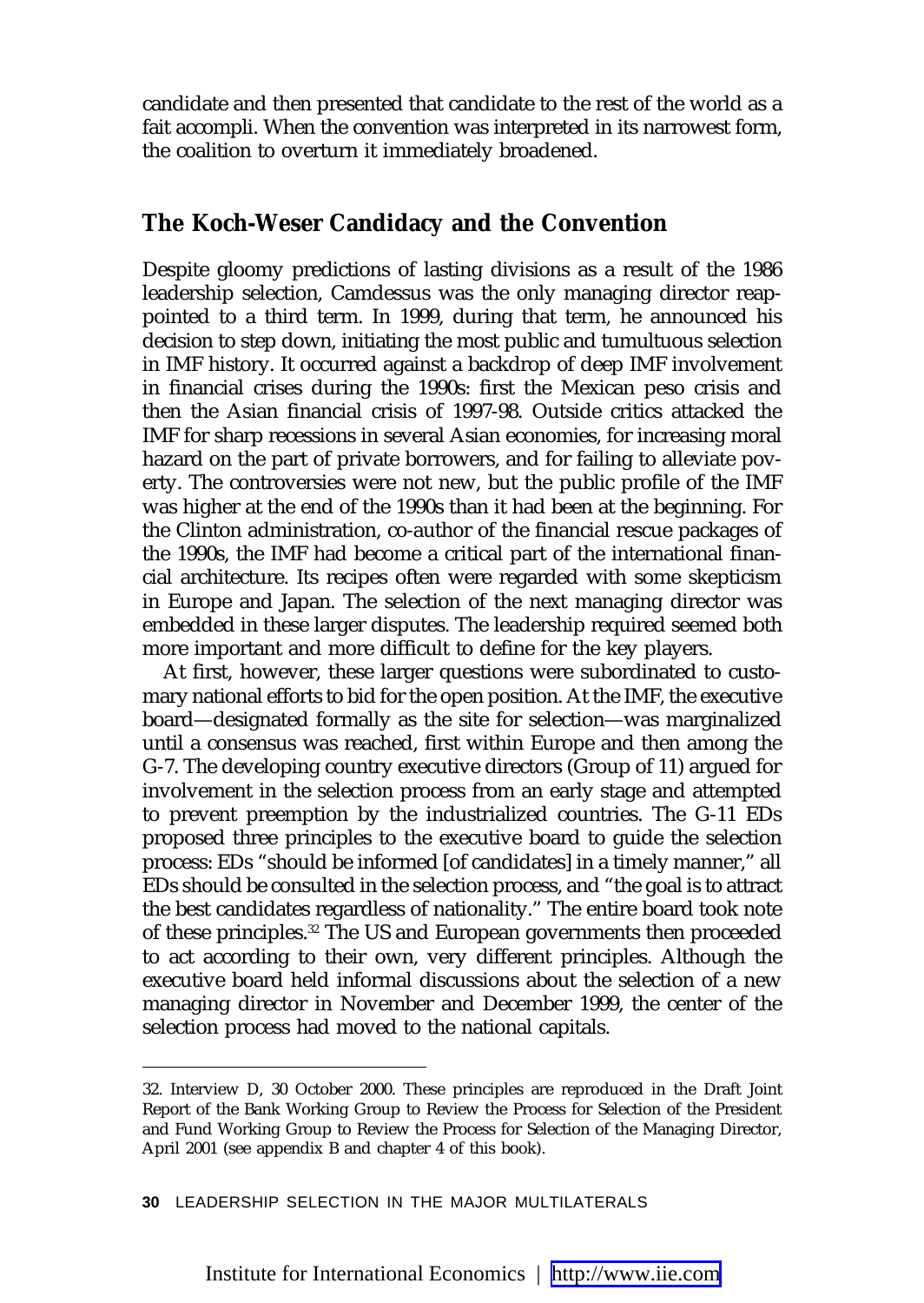The selection intersected with the arrival of a new social democratic government in Germany. Its chancellor, Gerhard Schröder, aimed for a larger German role in international politics. Germany, like Japan, saw itself as underrepresented in the top multilateral and European positions. Schröder hoped to change that state of affairs. Appointing a German managing director at the IMF seemed an ideal place to start. The assumption that it was "Germany's turn" within Europe was difficult to challenge. Since 1963, with the exception of five years, a French national had held the position of managing director. The French government was not deterred from floating names throughout the selection process, but the strongest French candidates—finance minister Dominique Strauss-Kahn and central bank governor Jean-Claude Trichet—were not available. The first resigned in early November 1999, beleaguered by scandal. The second had accepted the second part of a term-sharing arrangement as head of the European Central Bank. Britain and Italy were more likely to present strong candidates. Britain, a major financial power, was impeded by its failure to join the European Monetary Union and by a history of reticence in promoting its nationals for top positions at the IFIs. Despite a succession of talented and prominent central bank governors and finance ministers, an Italian had never headed a major international financial institution.

Intra-European bargaining over top positions impeded claims by either the United Kingdom or Italy, however. The German government had supported Romano Prodi's successful bid to become president of the European Commission, and George Robertson, the United Kingdom's defense secretary, had recently become secretary-general of the North Atlantic Treaty Organization (NATO). An initial German strategy quickly became clear: laying claim to the position (Germany's turn) and then seeking an internal European consensus that would rule out other national candidates. With a firm European consensus behind its candidate, Germany could then assume that the long-standing convention of European managing directors would guarantee success.

The most important weakness in this strategy was the absence of a German candidate that could command immediate support throughout Europe. In the previous selection, even a finance minister and a central bank governor could not produce such consensus. The social democratic government in Germany, returned to power after a long hiatus, did not have an exceptional shortlist to offer. The German government determined that its strongest candidate was Caio Koch-Weser, deputy minister of finance. German Chancellor Schröder announced his nomination on 13 November, only days after Camdessus informed the executive board of his intention to resign. Although Koch-Weser occupied a top finance ministry position in a key economy, he was new to the finance-central bank network that dominated the IMF. Until a few months before his nomination, Koch-Weser had spent 26 years at the World Bank, ending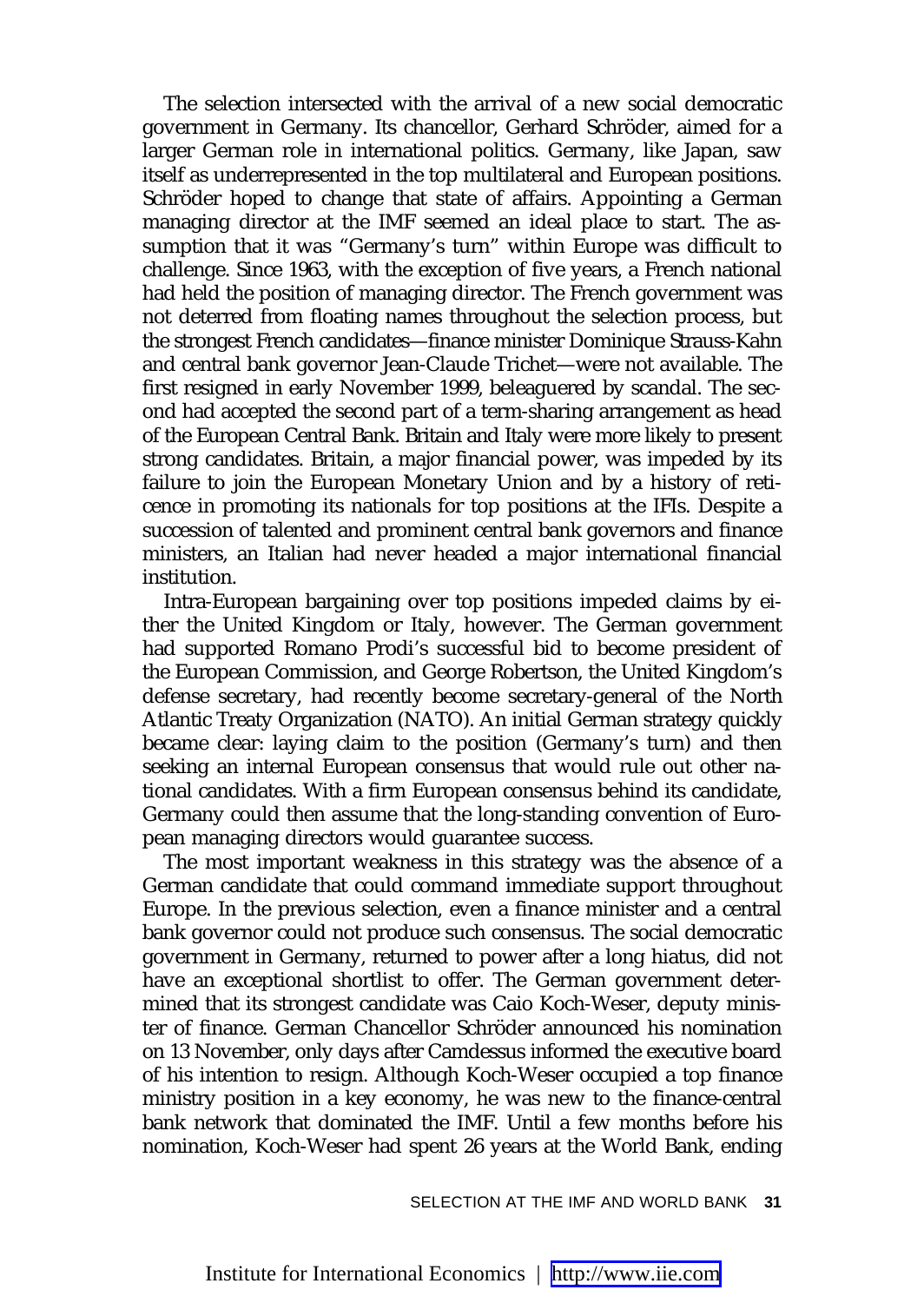as managing director. One IMF executive director recalled receiving inquiries from his finance ministry to the effect, who is Koch-Weser? Ironically, although he was not well known in the upper reaches of the G-7, Koch-Weser was a familiar figure to some in Washington, DC, and that familiarity also proved a liability. A career at the World Bank was not likely to win high marks from the IMF executive board, or, as it turned out, from the US Treasury.

Within weeks, the fragility of Koch-Weser's support within and outside Europe became clear. The German government failed to secure a clear-cut statement of unanimous European support in the last weeks of 1999. Although EU finance ministries did not immediately back Koch-Weser, foreign ministries and heads of government were unwilling to oppose Germany and its chancellor. At the same time, the governments of Britain and France were clearly signaling their discontent to the US government. French support for Koch-Weser was made contingent at this point on the level of support that Koch-Weser could marshal outside Europe: a reasonable stipulation, given the previous failure of the Ruding candidacy. The EU Helsinki Summit (10 December 1999) confirmed that no European capital was willing to veto Koch-Weser openly. Nevertheless, efforts by Germany and its allies to cast the summit as an endorsement were politely dismissed. British officials noted that "It is not correct there is an endorsed EU candidate."33 The Belgian finance minister Didier Reynders delivered an accurate appraisal, given the persistent floating of new names in Europe: Koch-Weser had all the necessary qualifications, but the member states wanted a few more weeks to see if other contenders appeared.<sup>34</sup>

The news for the German candidate outside Europe was not good. At first, the United States was in "a listening mode."35 The signals from Europe were on balance negative. Apart from German lobbying, US policymakers saw no attempt by other European governments to make the case for Koch-Weser. On the contrary, the United States received many communications from Europe with the opposite message.36 Although public statements were tentative, the US Treasury had already indicated both its wishes for a stronger European candidate and its intention to play a more active role than it had in 1986.37 A few days after the formal nomination of Koch-Weser, US reaction was described in the press as

**32** LEADERSHIP SELECTION IN THE MAJOR MULTILATERALS

<sup>33.</sup> Stephen Castle, "Helsinki Summit: And Another Thing. . .We Don't Like the Idea of This Man for the IMF," *The Independent* (London), 11 December 1999, 15.

<sup>34. &</sup>quot;Not So Fast," *Financial Times* (London), 14 December 1999, USA edition 1, 19.

<sup>35.</sup> Interview K, 29 November 2000.

<sup>36.</sup> Written communication to author, 13 June 2001.

<sup>37.</sup> Interview H, 28 November 2000; Ben Macintyre, "U.S. Threatens Intervention in Race to Lead the IMF," *The Times* (London), 11 November 1999 (Lexis-Nexis).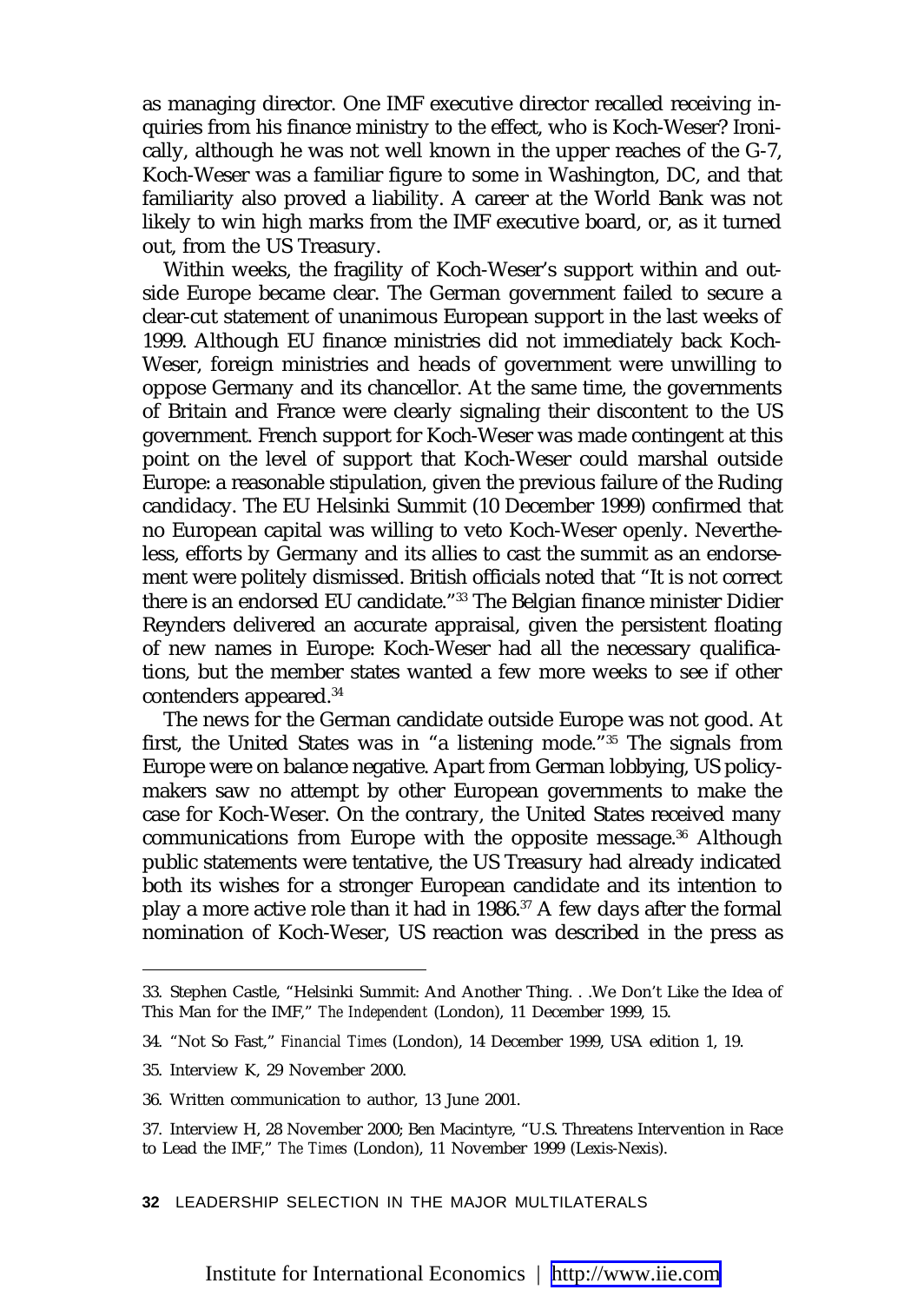"lukewarm."38 In December, statements by Treasury Secretary Lawrence Summers made clear the conditions of US support and disabused the German government of any notion that Koch-Weser had US support. A few days after the Helsinki summit, Summers claimed that "we have not heard anything formal from Europe." He listed his criteria for a successful managing director: leadership ability, "experience in the financial area that represents the IMF's core mission," a commitment to modernizing the IMF, and an ability to command global support including support from emerging markets.<sup>39</sup> Within the US government, the signals sent in late 1999 were believed to be as clear as possible in the absence of a public veto: Koch-Weser was not the leader required for a reformed IMF.40 On the other hand, at no time did US policymakers challenge the core of the convention: that a European should head the IMF.

Koch-Weser's candidacy had not been greeted with enthusiasm in Europe and the United States. The response from other important players—whose support was critical for US and possibly French backing—was even more discouraging. Offering a challenge to the convention itself, Japan made clear that it might nominate its own candidate for the first time: Eisuke Sakakibara, former vice minister of finance for international affairs. The Japanese government's change in attitude was based in part on its reactions to management of the Asian financial crisis. In 1997, Japan had proposed a regional financial institution—the Asian Monetary Fund that failed to win US, European, or IMF support. At the same time, Japan, like Germany, saw itself as underrepresented in the top international economic positions. On some measures, its contribution to the IFIs was larger than that of the United States, yet only the Asian Development Bank presidency was by convention awarded to a Japanese national. Like Chancellor Schröder, Prime Minister Keizo Obuchi also wanted a greater national presence in multilateral organizations. The recent election of Koichiro Matsuura as head of UNESCO had been a signal of Japanese interest in expanding its visibility at the top of these organizations. In the IMF selection, the Obuchi government also responded in part to public dissatisfaction with the Japanese government's role in the Asian crisis.<sup>41</sup> In a less public way than Germany's campaigning for Koch-Weser, the

<sup>38.</sup> Robert Peston, "Chancellor Mulls Possibility of Top IMF Job," *Financial Times*, 19 November 1999, London edition 3, 1.

<sup>39.</sup> Reuters News Service, "Nominees To Head IMF Lacking," *Toronto Star*, 14 December 1999, edition 1 (Lexis-Nexis); Mark Atkinson, "IMF Chief Irked by Delay in Naming Successor," *The Guardian* (London), 16 December 1999, 24.

<sup>40.</sup> Interview F, 29 November 2000; Interview H, 28 November 2000.

<sup>41.</sup> Gillian Tett, "Japan May Put Forward Sakakibara to Head Fund," *Financial Times* (London), 16 November 1999, London edition 1, 15; Gillian Tett, "What the IMF Should Learn from Mr. Yen," *Financial Times* (London), 6 December 1999, USA edition 1, 13; Interview AA, 30 November 2000; Interview R, 3 November 2000.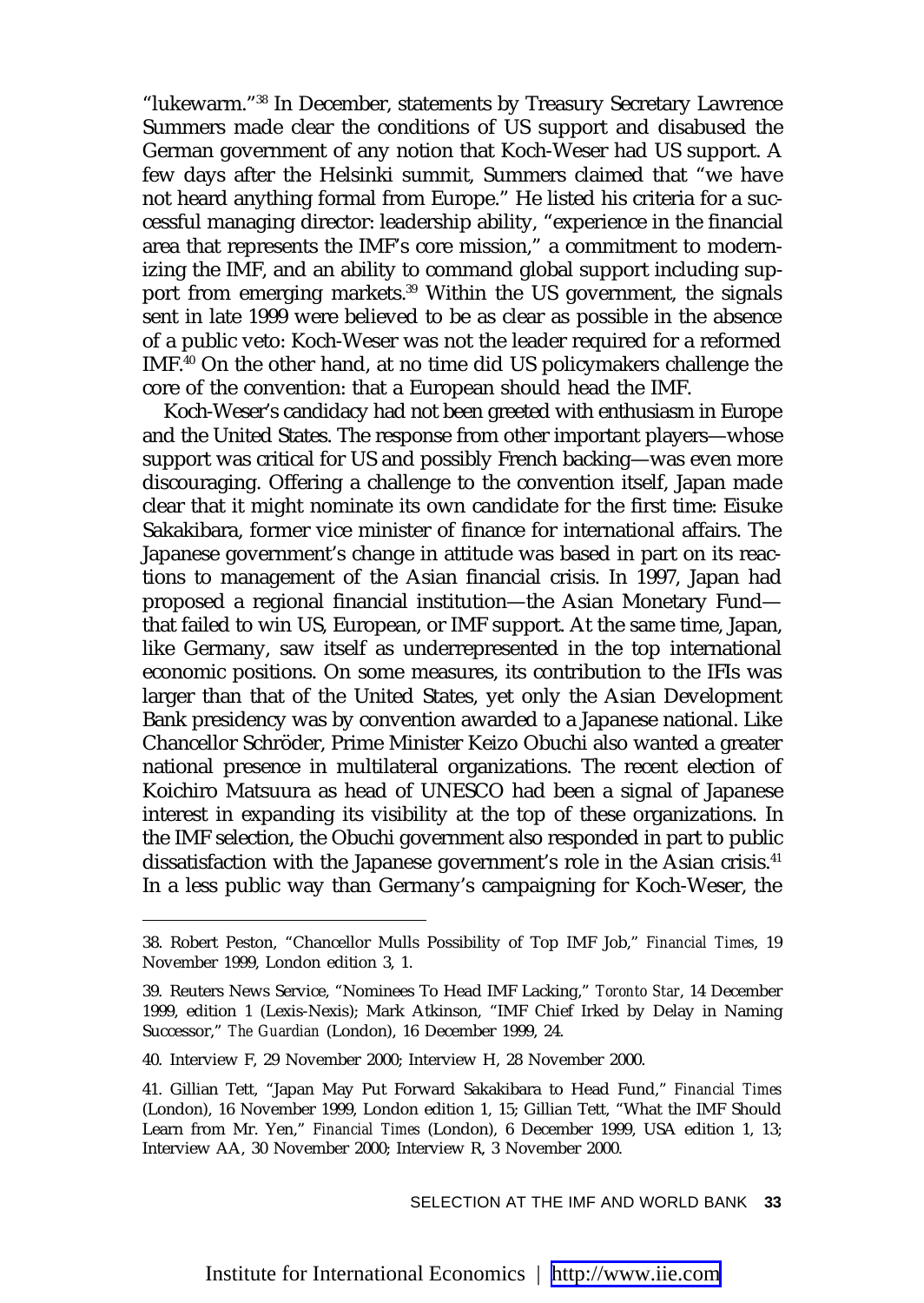IMF selection process became one avenue for a more assertive Japanese stance in international financial affairs. The nomination of "Mr. Yen" contributed to this symbolism.

Although their executive directors at the Fund felt excluded from the selection process, the developing countries would once again play a pivotal role. Soon after Schröder proposed Koch-Weser's name, several emerging market countries were reported as lobbying against his candidacy. Latin American governments were among the most active campaigners, as they had been in the Ruding-Camdessus contest. Although Koch-Weser had strong family, educational, and professional ties to Brazil, this did not allay concerns in some of the emerging markets. Expertise in international financial issues was central to their unease. One senior monetary official argued that Koch-Weser was "not well versed in the issues that the Fund deals with—which clearly are very different from the issues the World Bank deals with."42 The preferred candidate of these governments appeared to be Andrew Crockett, head of the Bank for International Settlements (BIS). When the British government declined to back Crockett, however, the developing countries did not propose another European who was more acceptable than Koch-Weser. In other words, they did not work within the convention to undermine the leading candidate, as developing country governments had done in 1973 against van Lennep. Instead, by the end of the process, some of the developing countries would attempt to overturn the convention itself.

At the beginning of 2000, the prospects for Koch-Weser were uncertain at best. The United States was signaling to discontented European governments that they should field other candidates. European reluctance to endorse Koch-Weser and direct signals of dissatisfaction strongly suggested to the United States that a European consensus was unlikely. One US policymaker contended that Koch-Weser might well be the managing director of the IMF if Europe had offered early, strong, and unified support to his candidacy. If the developing countries also had lent their support, a US veto would have been impossible.<sup>43</sup> Each dissatisfied party, however, was unprepared at this point to veto openly the candidate of the German chancellor. The most important and persistent obstacle for opponents of Koch-Weser was the absence of another credible candidate. Although the German government had made clear that Koch-Weser was their preferred candidate, a graceful retreat through the proposal of another German or European candidate would have been possible at this point. Instead, the German government and chancellor Schröder recommitted themselves to Koch-Weser and to a new turn in strategy.

**34** LEADERSHIP SELECTION IN THE MAJOR MULTILATERALS

<sup>42.</sup> Henry Tricks, "Campaign Against German for Top IMF Job, Koch-Weser Experience Questioned," *Financial Times* (London), 17 November 1999, London edition 3, 18.

<sup>43.</sup> Interview FF, 15 June 2001.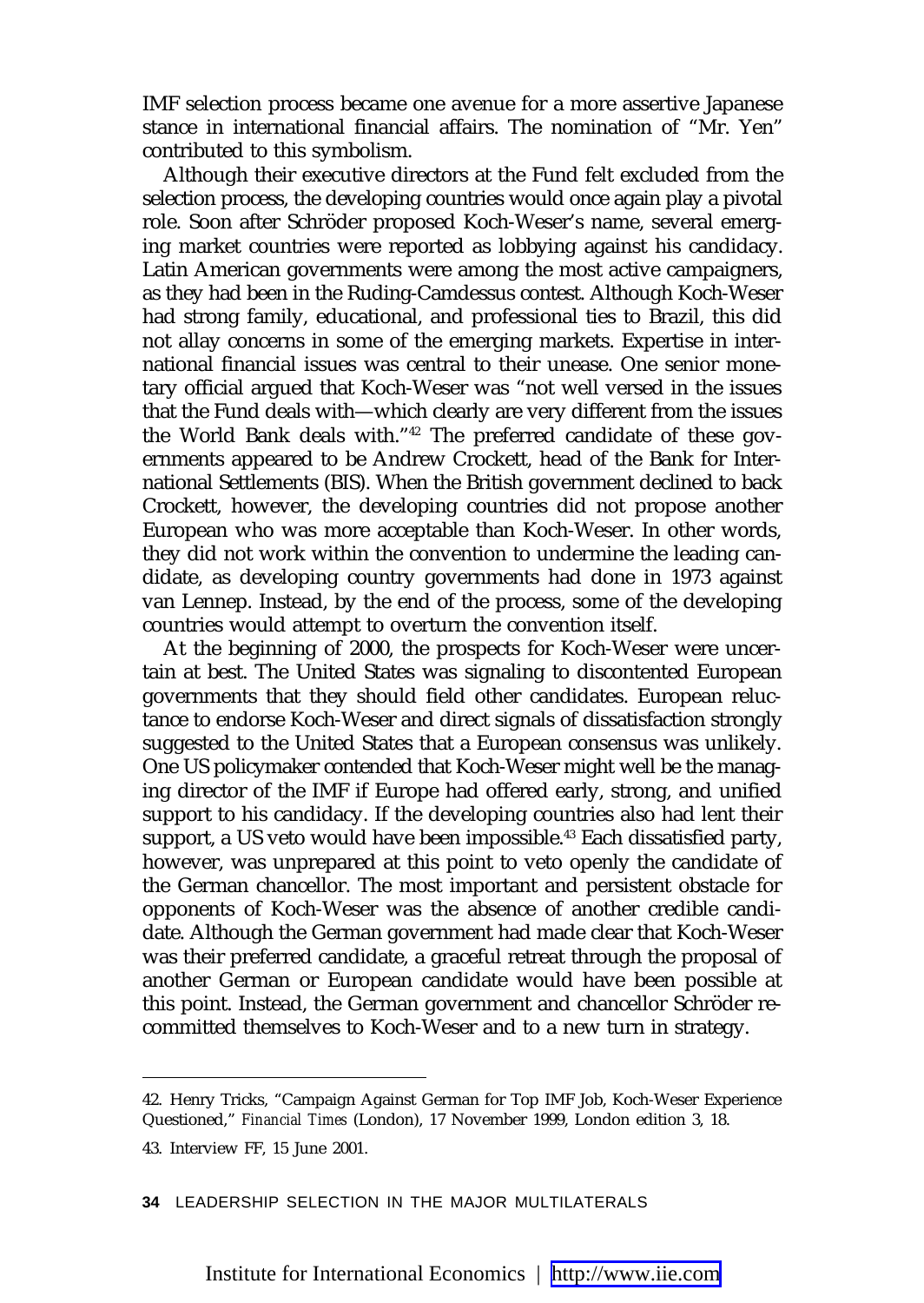Since the network of finance ministries and central banks were reluctant to endorse Koch-Weser, the German government and chancellor Schröder moved their campaign to the political level with renewed energy. This shift created new confusion in transatlantic communication. It also may have reinforced the resistance of the finance ministries that were circumvented, particularly the US Treasury. Perhaps the most important difference from past selections was the German chancellor's willingness to stake his personal reputation on the Koch-Weser candidacy. Although the Dutch and French governments had waged overt campaigns for their candidates in 1986, Schröder's involvement created a new level of risk. The German government counted on this high-level commitment to demolish the last doubts about Koch-Weser. If the campaign failed, however, the damage to the German government and its credibility would be all the more severe.

The chancellor phoned President Clinton to tell him that the Koch-Weser candidacy was "vital to US-German relations," and that he would veto two other possible candidates: Laurent Fabius, whose name had emerged from the French government, and Andrew Crockett, the leading British candidate. German government sources claimed that President Clinton had assured the chancellor that he would not veto any choice that had the unanimous support of Europe.<sup>44</sup> This was a substantially less demanding hurdle than the list of qualities set by Treasury Secretary Summers. (Summers in January gave even clearer indications that Koch-Weser was unacceptable to the Treasury.)<sup>45</sup> Although the US Treasury moved quickly to clarify Clinton's meaning (with White House approval), the German government apparently interpreted the conversation as lending high-level support to their reading of the convention: If they achieved a European consensus, then the United States would fall into line.

The phone call to Clinton was only part of the German strategy in January and February 2000. The chancellery invited 40 ambassadors to a briefing in Berlin by Michael Steiner, the chancellor's foreign policy adviser, to reinforce the importance of the Koch-Weser candidacy.<sup>46</sup> Schröder wrote personally to each of the IMF's 24 executive directors.<sup>47</sup> He also wrote to 40 heads of government as part of the campaign.<sup>48</sup>

<sup>44.</sup> Joseph Kahn, "Germans Push Their Man to Lead IMF," *New York Times*, 22 January 2000, late edition-final, 1; Lionel Barber, "Berlin Strives to Win Top IMF Job," *Financial Times* (London), 31 January 2000, London edition 1, 10.

<sup>45.</sup> Ed Crooks, "Frontrunner for IMF Job Faces Powerful Opposition," *Financial Times* (London), 17 January 2000, London edition 1, 11.

<sup>46.</sup> Haig Simonian, "Berlin to Push Koch-Weser as IMF Head," *Financial Times* (London), 15 January 2000, London edition 1, 5.

<sup>47. &</sup>quot;Going for the Fund Job," *Financial Times* (London), 27 January 2000, USA edition 1, 19.

<sup>48.</sup> Allan Hall, "Euro Storm Brews Over IMF Control," *Scotland on Sunday*, 30 January 2000, 22.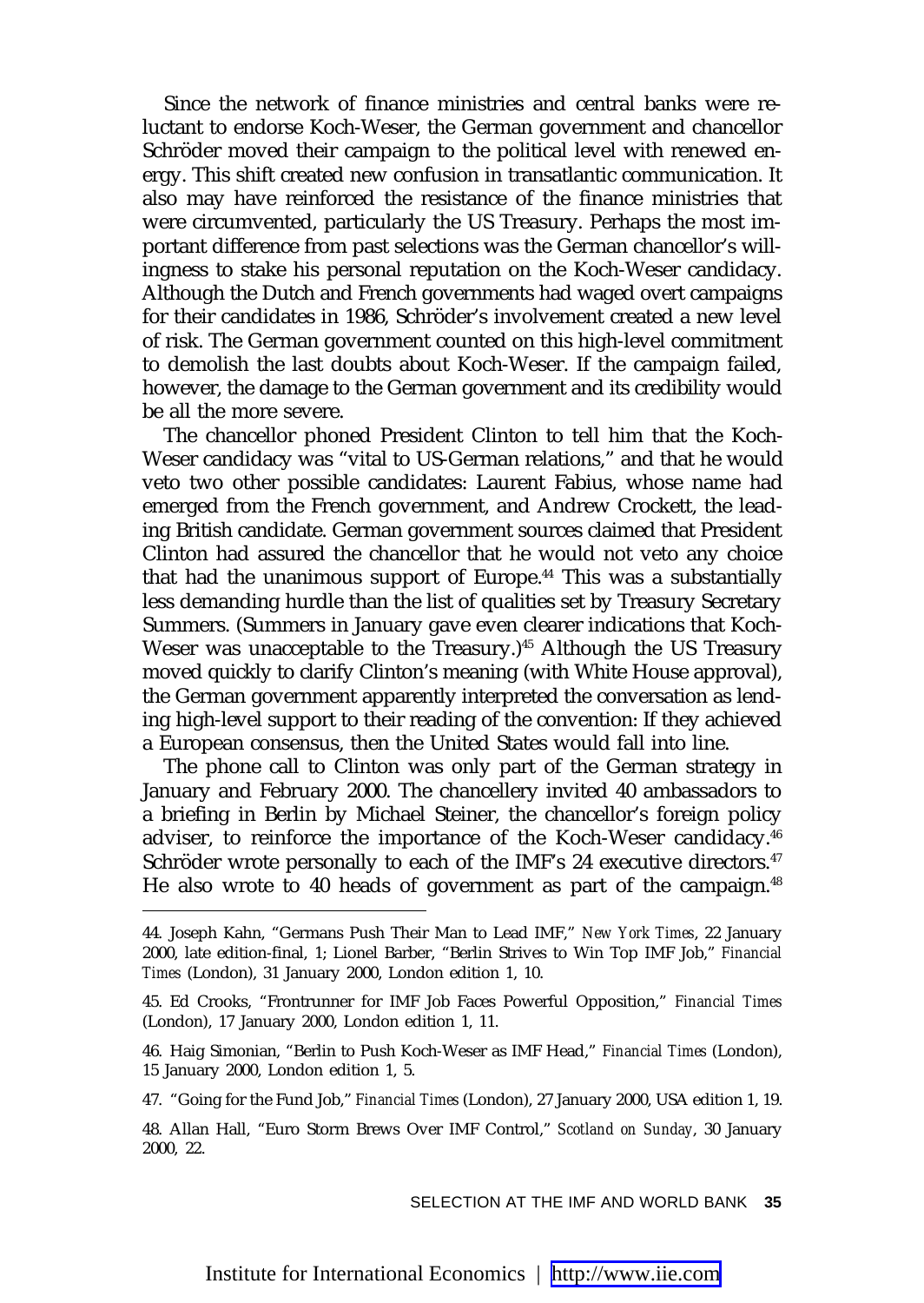Koch-Weser lobbied official Washington, including members of Congress and the foreign policy establishment, in an effort to undermine increasingly adamant opposition by Summers and the US Treasury. He also gained the support of Chinese Prime Minister Zhu Rongji through his World Bank links to China.49

By early February, European consensus in favor of Koch-Weser still appeared beyond the reach of the German government. On 11 February, a frustrated Hans Eichel, German finance minister, called on other European countries to "put their cards on the table," and he asked France, clearly the principal European holdout, to clarify its position. The IMF executive board had missed the deadline imposed by the departure of Managing Director Camdessus (14 February), and first Deputy Managing Director Stanley Fischer became acting managing director. IMF executive directors from developing countries were increasingly frustrated by a process from which their governments seemed excluded. Their unhappiness reflected a broader shift in mood at the IFIs, a growing expectation that the emerging market economies would be more closely involved in the governance of these institutions.<sup>50</sup> The developing countries were also concerned by the prospect of a lengthy period in which the organization's leadership might be impaired.

The first signs that Germany's strategy might work came in mid-February. European foreign ministers, meeting in Brussels, reached an informal consensus that Koch-Weser should become the next managing director of the IMF. An informal poll of the ministers by the EU presidency (then in the hands of Portugal) produced no objections to the nomination of Koch-Weser as the EU candidate, according to German government officials. The British foreign minister, Robin Cook, made clear that a final decision would be left to the economics and finance ministers (ECOFIN), who would meet two weeks later in Brussels.<sup>51</sup> The French government persisted in expressing its doubts about support for Koch-Weser among IMF members outside Europe. A senior French official declared, "For one and a half months we have been telling the Germans they must demonstrate Koch-Weser has the right kind of support and we have yet to see it. . . . [T]he real problem is how much support that particular [European] candidate can muster among other IMF members."52 The United States held

**36** LEADERSHIP SELECTION IN THE MAJOR MULTILATERALS

<sup>49.</sup> Barber, "Berlin Strives. . .," *Financial Times*, 31 January 2000.

<sup>50.</sup> Interview N, 1 November 2000.

<sup>51.</sup> Joseph Kahn, "Europeans Move Toward Backing German to Lead the IMF," *New York Times*, 15 February 2000, late edition-final, C4; Ralph Atkins, Alan Beattie, and Peter Norman, "Germany Says EU Backs Its Candidate for IMF," *Financial Times* (London), 15 February 2000, London edition 3, 14.

<sup>52.</sup> Alan Beattie, Neil Buckley, and Robert Graham, "IMF Candidate May Face Vote," *Financial Times* (London), 16 February 2000, 12.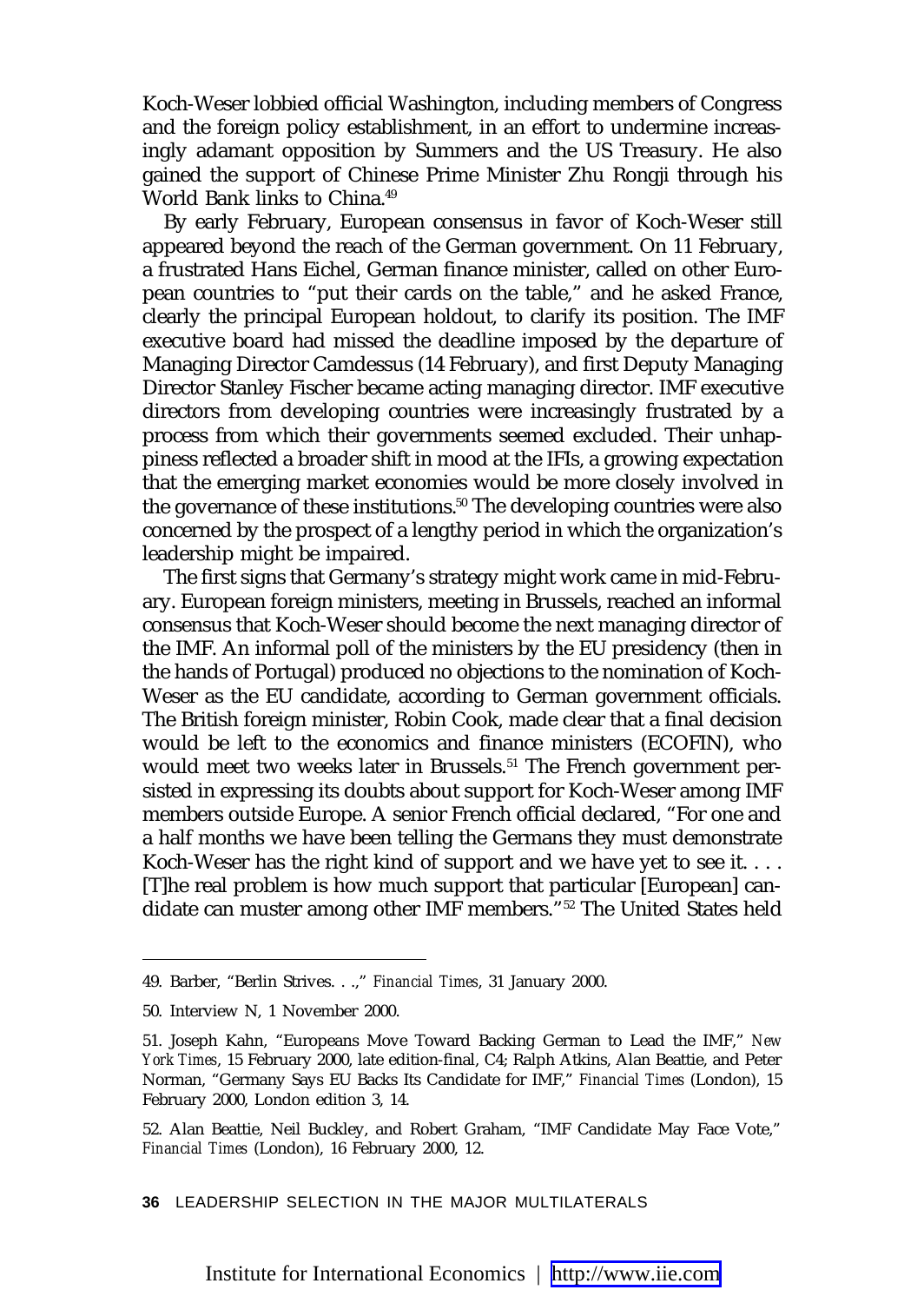to the same requirement for its support of a European candidate: broad support in the developing countries.<sup>53</sup>

Although the developing countries had been shut out of the selection process, the positions taken by France and the United States appeared to award them the same influence that they had held in the selection of Witteveen and Camdessus. The G-11 (developing country) executive directors in the IMF now moved to challenge openly the convention that awarded the IMF managing directorship to a European. The G-11 EDs met and decided to present the candidate that they thought was best for the job: Acting Managing Director Stanley Fischer. The most difficult question was deciding which executive director would nominate him. Given the German government's pressure on many of their governments to support Koch-Weser, this role was not without risks. The dean of the executive board, Abbas Mirakhor of Iran, approached Pedro de Morais, executive director for a constituency of 20 African countries. De Morais agreed to make the nomination, after consulting with the largest countries in his constituency and receiving the permission of Fischer.<sup>54</sup> At the same meeting of the executive board on 22 February, Japan nominated Eisuke Sakakibara. Two non-European candidates had been nominated for the managing directorship for the first time.

Of the two, the nomination of Fischer was by far the most far-reaching challenge to past practice. In three ways, Fischer's nomination threatened to overturn existing conventions. As an American citizen, his candidacy challenged the narrowest interpretation of the long-standing division of IMF and World Bank leadership positions. Fischer's citizenship aroused the greatest concern in Europe and attracted the most attention. His nomination was even more subversive of the nationality principle, however. For the first time in the history of the IMF or the World Bank, an individual was nominated for the top position by a government other than his own. The developing countries that supported him made clear that they thought he was the best candidate for the job—a revolutionary idea. Countries that were hardly typical friends of the United States, such as Iraq and Syria, supported his candidacy.

Fischer's nomination was a break with the past in a third way that was less noticed: he held the second highest position at the IMF. In other words, Fischer was also the first candidate for succession from *within* these organizations. Managing Director Camdessus had encouraged his nomination; he also lobbied the French government to back Fischer, to no avail.55 Camdessus had urged review of the "too-protective process

<sup>53.</sup> Kahn, "Europeans Move. . .," *New York Times*, 15 February 2000.

<sup>54.</sup> Interview C, 1 December 2000. The full text of the de Morais statement nominating Fischer is available at International Monetary Fund (2000).

<sup>55.</sup> Interview L, 2 November 2000.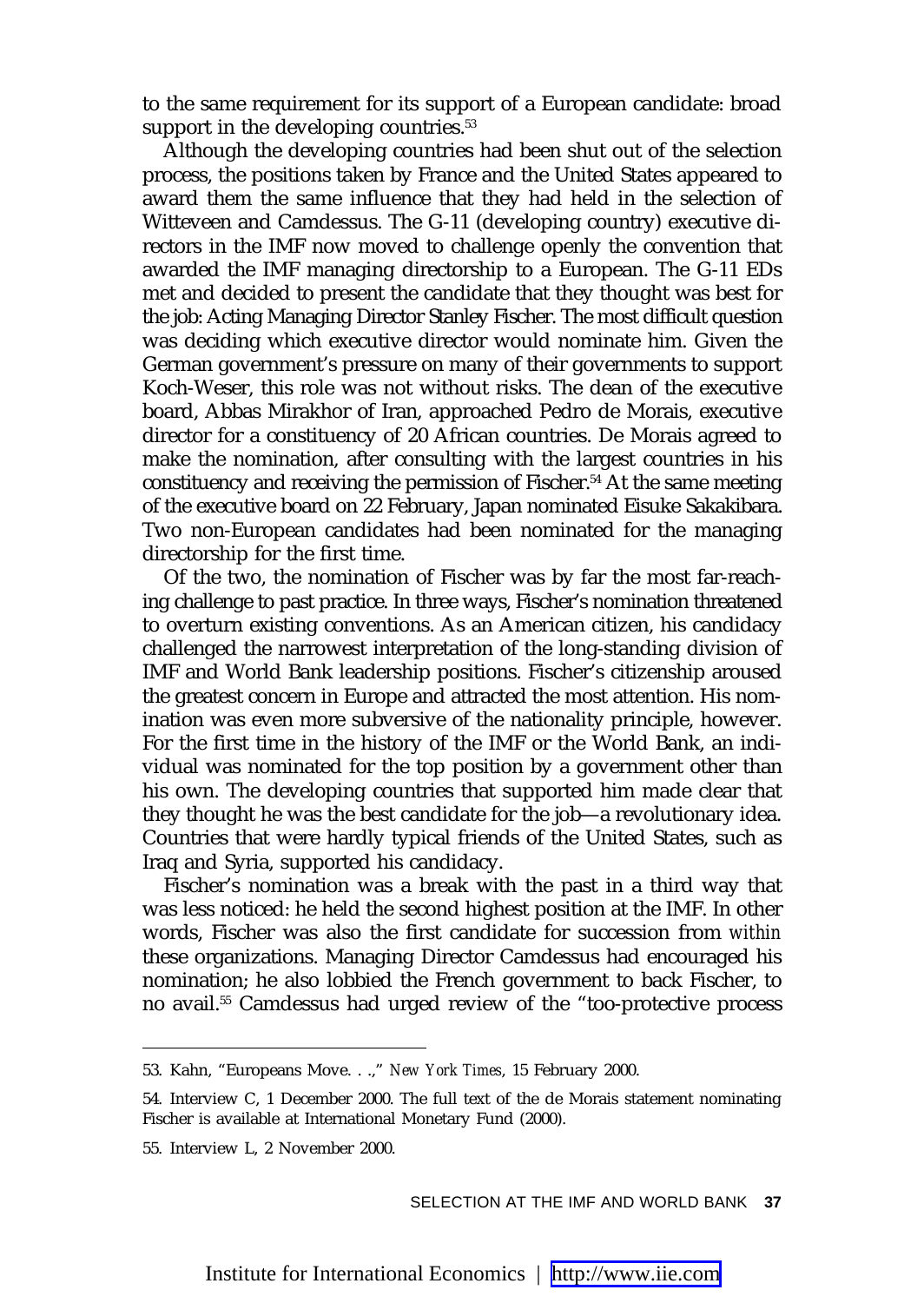of selection" in his farewell press conference. Fischer's nomination now provided a direct means to question that process. Without exception, the leaders of the major multilaterals have been chosen from outside the institutions, in striking contrast to many other organizations, a convention as strong as any of the others. If Fischer were selected as managing director, he would break with that tradition as well.

The candidacies of Fischer and Sakakibara could not succeed in the face of opposition from Europe and the United States. Their nominations hastened the European governments toward consensus. Before the crucial meeting of European finance ministers on 28 February, the US government recognized that its strategy of blocking Koch-Weser's nomination by the European Union through European finance ministries might now fail. The prestige of the German government and chancellor was now at issue, and the leading alternative candidate was an American. In the face of this prospect, President Clinton telephoned Chancellor Schröder on 26 February to tell him that the United States would not support Koch-Weser's candidacy. Clinton's difficult conversation with Schröder was followed by a barrage of cabinet-level calls from Washington to make clear American opposition to the Koch-Weser candidacy.

The American move, so long resisted, mobilized the European finance ministers. Michael Steiner, Chancellor Schröder's foreign policy adviser, framed the issue as European influence in the face of American bullying. At the 28 February ECOFIN meeting in Brussels, Koch-Weser finally received the EU endorsement that he had sought for so long. The French minister of finance, Christian Sautter, explained: "What accelerated the EU decision was [partly] the presence of a candidate with American nationality, which provoked a very strong European reaction."56 With this demonstration of European resolve to support Koch-Weser, the US president's spokesman, Joe Lockhart, went public with the American veto of the Koch-Weser candidacy, using words virtually identical to those employed by Summers for months: "We don't believe that he meets the criteria for a strong candidate of maximum stature who would be able to command broad support from around the world." Treasury Secretary Summers underlined the administration's opposition and the reasons for it before Congress on 29 February. In all of these statements, however, the United States also made clear that it invited other European candidates of greater stature. The Clinton administration had decided against overturning the convention completely. In vetoing Koch-Weser, the United States also pointedly vetoed the candidacy of Fischer as well.

The US decision to uphold the convention at its moment of greatest weakness has several explanations. The simplest is adamant European refusal to support an American candidate for managing director. One

**38** LEADERSHIP SELECTION IN THE MAJOR MULTILATERALS

<sup>56.</sup> John Burgess, "U.S. Rejects Europe's IMF Pick; Move Challenges Tradition of Europe Getting Top Spot," *Washington Post*, 29 February 2000, E1.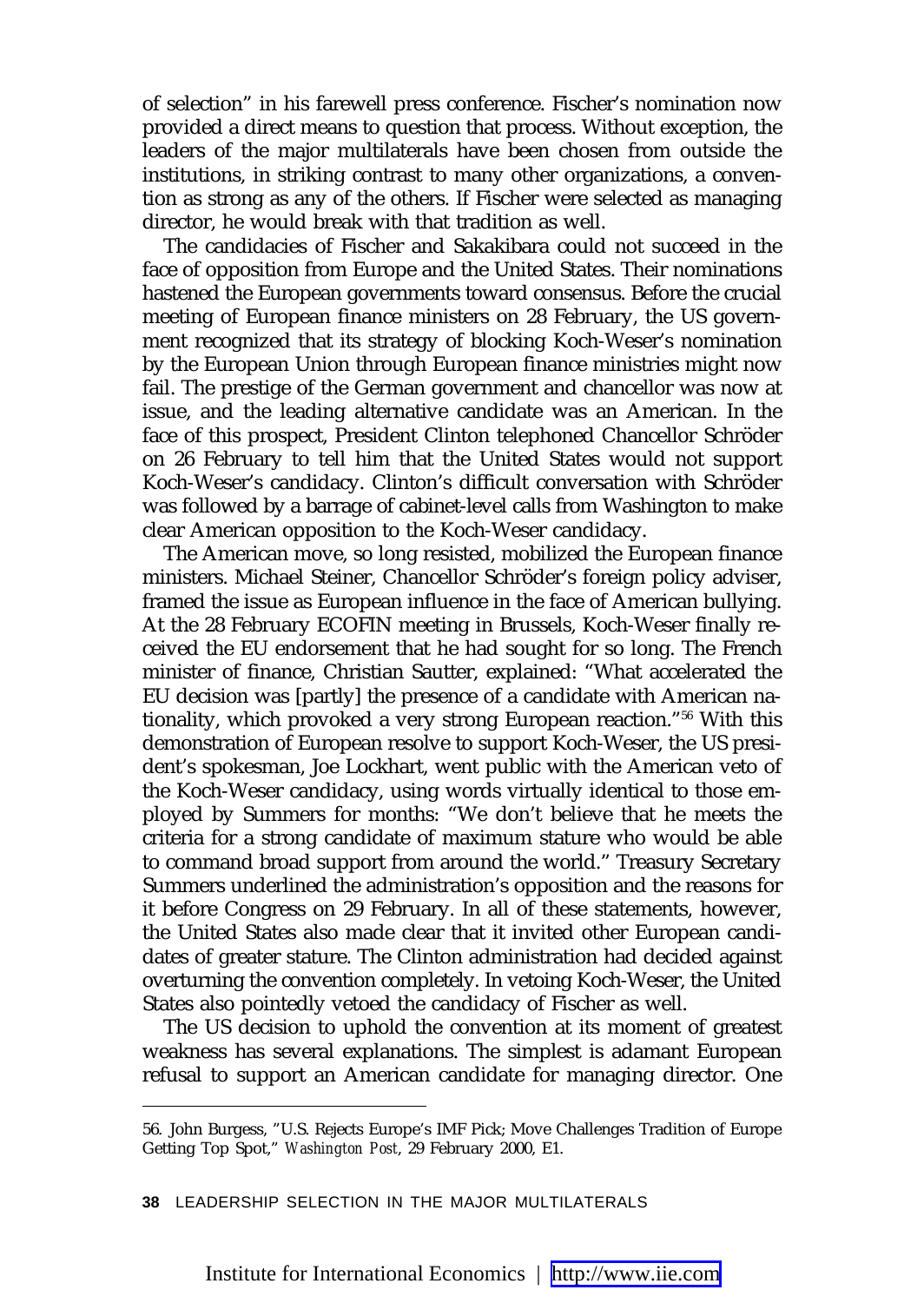US participant thought that the Clinton administration might have supported Fischer as interim managing director for a short term if no suitable European candidate could be found. Europe was unlikely to accept even that arrangement, however.<sup>57</sup> Europe and the United States in effect enjoyed a reciprocal veto on candidates for this position. Managers of foreign policy in the Clinton administration also were concerned about the effects that support for Fischer would have on longer-term relations with Germany and Europe. The question of opening the World Bank presidency to non-Americans—an almost certain outcome—was of much less concern. At least some American policymakers, however, believed strongly that an American should *not* head the IMF. US national interest was better served by a qualified European who could stand up to the United States from time to time.<sup>58</sup>

Koch-Weser was nominated on behalf of the EU member-states at the IMF executive board meeting on 29 February. The first straw vote to determine the relative standing of the three candidates was held two days later. The rules governing straw polls in the IMF executive board amplify European weight, since European governments head many mixed constituencies, and constituencies are not allowed to split votes.59 Nevertheless, despite intensive lobbying of developing country representatives in the days before the poll, Koch-Weser's share of the vote was 43 percent. As expected by the United States and France, he attracted little support outside Europe. Undermined by the US decision to abstain, some developing countries drifted away from Fischer and also abstained. Fischer received 12 percent. Japan's nominee Sakakibara received 9 percent. Fully 36 percent of the voting power abstained. $60$  The results of the straw poll demonstrated what every managing director selection had demonstrated since 1946: success required support (or at least acquiescence) from both the United States and a substantial share of developing countries.

This setback might have produced a new and wider search for a European candidate, clearly the preferred outcome by many in the US government. Talented alternatives had been suggested: Giuliano Amato, former Italian prime minister; Mario Draghi, senior official in the Italian treasury; Kenneth Clarke, former UK chancellor of the exchequer; and Andrew Crockett, general manager of the BIS. These candidates, as well

<sup>57.</sup> Interview H, 28 November 2000; Interview F, 29 November 2000; Interview D, 31 October 2000.

<sup>58.</sup> This argument is discussed in greater detail in chapter 5.

<sup>59.</sup> Details of the straw poll procedures are provided in IMF press release no. 00/13, 1 March 2000.

<sup>60.</sup> Although the IMF does not release shares of straw polls for individual candidates, close approximations were quickly leaked to the press. See John Burgess, "German Falls Short in IMF Vote; Nominee Opposed by U.S. Gains 43% Support in Board Tally," *Washington Post*, 3 March 2000, final edition, E9; IMF press release No. 00/15, 2 March 2000.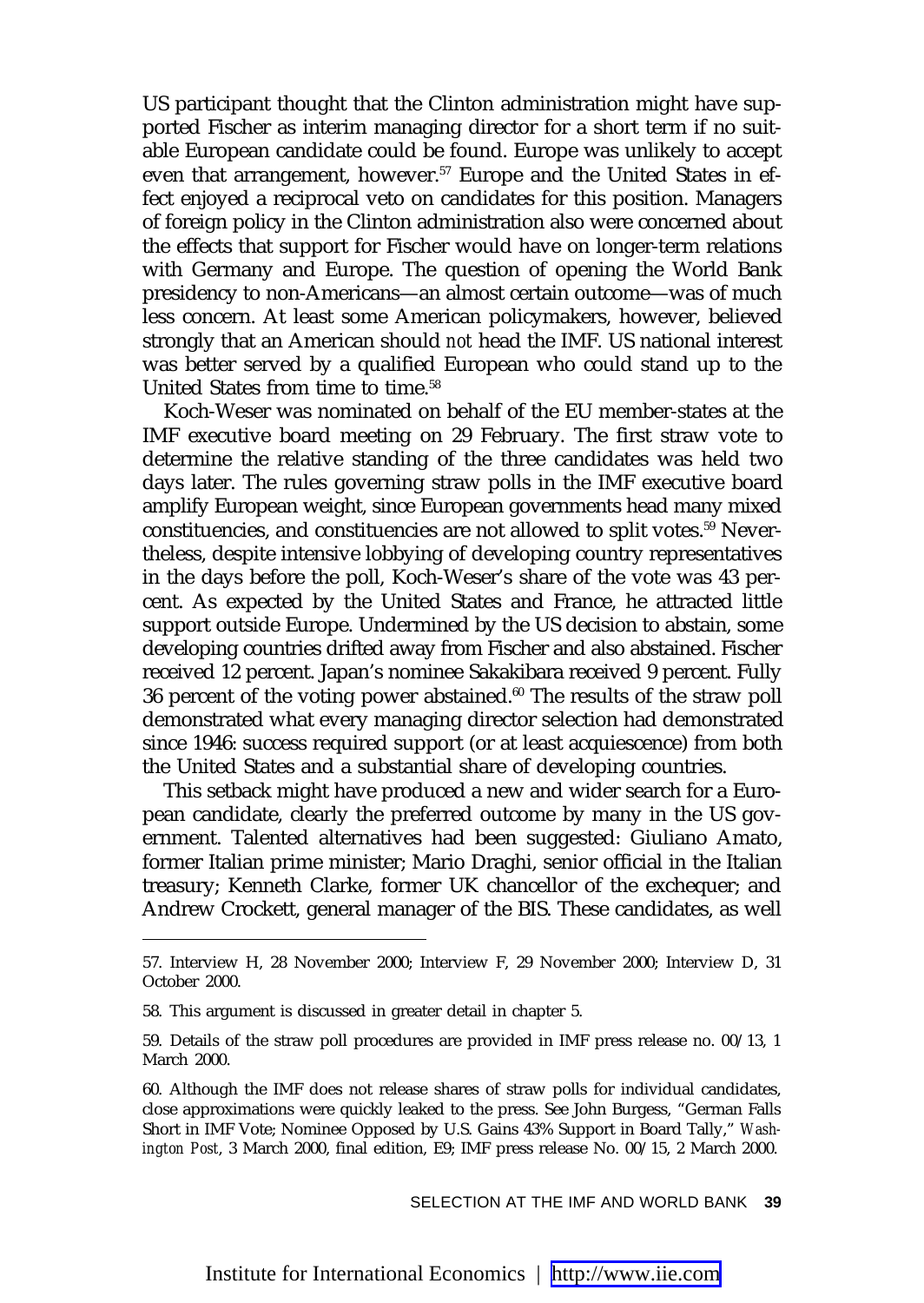as Fischer, were undermined by President Clinton's statement on 2 March, after the executive board straw poll. Clearly aiming to calm German anger, Clinton confirmed American support for the convention and then went further: "It would suit me if the person were from Germany. I'd like to see Germany play a bigger role in all these international institutions." He also made absolute American unwillingness to back Fischer: "I will not support an American candidate, even though I have enormous respect for Mr. Fischer."61

The Clinton administration had not counted on the energy and commitment of the German chancellor. The president's encouragement produced an immediate search for another German candidate under daunting circumstances. The German government correctly calculated that the United States could not turn down a second German candidate who was at all credible. Without consultation among European capitals, Chancellor Schröder recruited Horst Köhler, president of the European Bank for Reconstruction and Development. Köhler's professional background was centered in the German finance ministry, where he had worked on negotiations for European monetary union and dealt with the currency crises of the early 1990s. In less than a week after the IMF straw poll (7 March), Schröder had withdrawn Koch-Weser's name, at his request, and had proposed his new alternative.

The tactics employed were similar to those that had produced such unfortunate results in the case of Koch-Weser: preemption without consultation in an effort to force a European consensus on the German candidate. This candidate would then be presented to the United States, daring a second veto.<sup>62</sup> The immediate reaction of major European capitals and the United States was similar to their response to Koch-Weser: France reiterated the need for broad support outside Europe; the Italian foreign minister, Lamberto Dini, argued that the job could not be filled by a "technician or a high functionary"; and the United States remained neutral until a European consensus had emerged.<sup>63</sup>

Once again, it appeared that skeptics and opponents on either side of the Atlantic were waiting for their counterparts to confront the German government. In this instance, however, Europe closed ranks behind Köhler more quickly, and alternative European candidates did not emerge. European finance ministers unanimously endorsed Köhler on 13 March. On investigation, the US government found Köhler a more credible candidate. To the degree that US Treasury skepticism lingered, it was not

**40** LEADERSHIP SELECTION IN THE MAJOR MULTILATERALS

<sup>61.</sup> Interview F, 29 November 2000; "Burgess, "German Falls Short in IMF Vote. . . ," *Washington Post*, 3 March 2000.

<sup>62.</sup> Interview D, 31 October 2000.

<sup>63.</sup> Financial Times Service, "Germans Struggle in Battle for IMF Post," *Irish Times*, 8 March 2000, city edition, 19; Reuters, "U.S. Non-Committal on IMF Nominee," *Toronto Star*, 9 March 2000, edition 1 (Lexis-Nexis).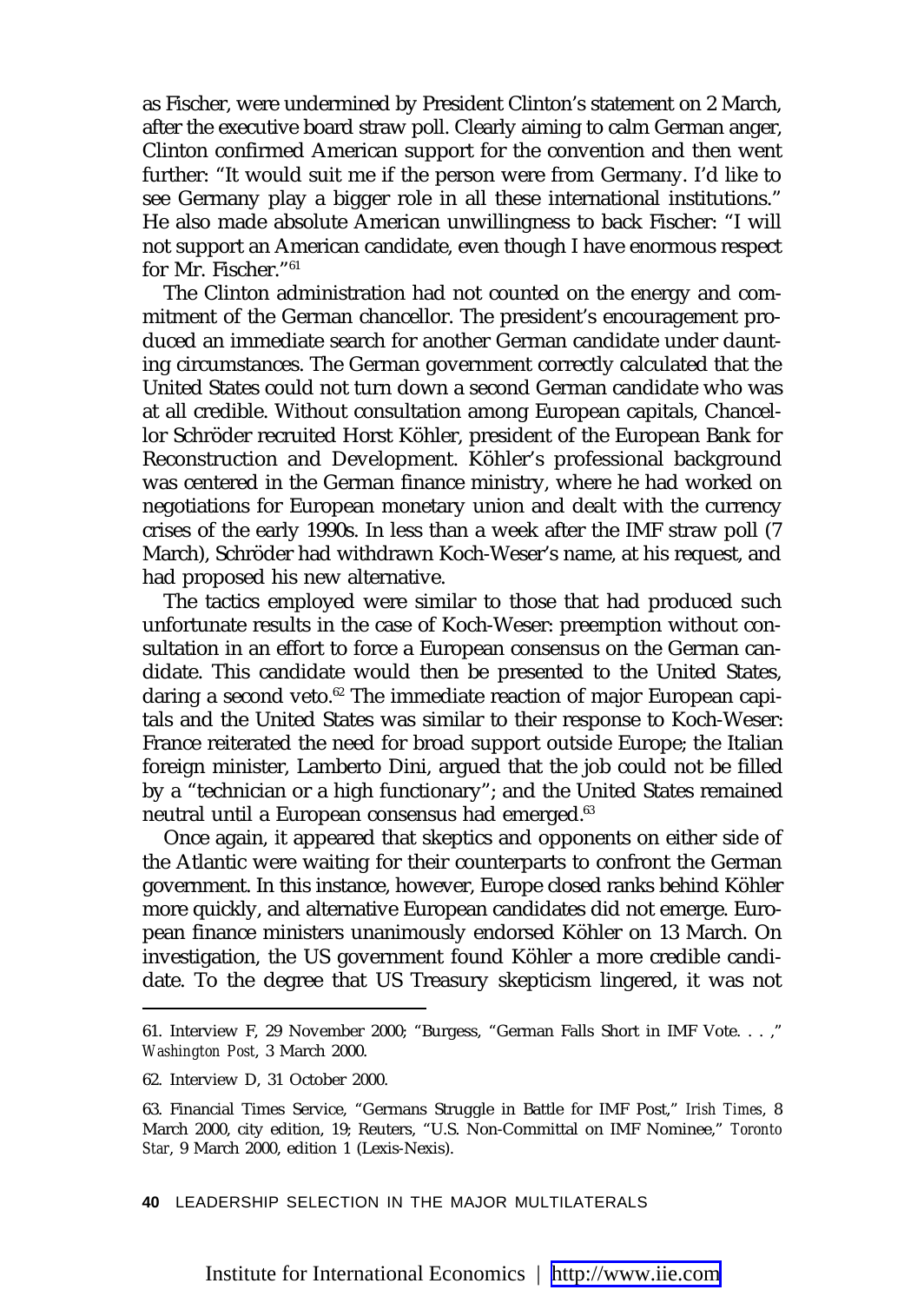supported this time by the foreign policy principals. A second veto of the chancellor's choice was not possible. In the second round, German strategy worked. After the European endorsement, President Clinton lent his support to Köhler's candidacy in a phone call to the chancellor. The two leaders agreed on an important corollary: "The President and Chancellor Schröder also agreed that Köhler should retain the talented management team at the IMF."<sup>64</sup> As compensation for his own government's failure to support his candidacy, Fischer received a guarantee of job security from the highest levels. With the withdrawal of the Sakakibara and Fischer nominations, no opposition to the Köhler nomination remained. The IMF executive board selected Köhler as next managing director on 23 March 2000.

The failed candidacy of Koch-Weser and the selection of Köhler was unusual in the history of the IMF for its public conflict between Europe and the United States and for the first direct challenges to the convention, in the form of the Fischer and Sakakibara nominations. The publicity that attended this selection followed from the higher profile of the IMF during the 1990s, particularly during the Mexican and Asian financial crises. The conflict also derived from the perceived importance of the institution. Although governments had campaigned vigorously for their candidates in the past, no head of government had staked his reputation on a specific candidate before Chancellor Schröder. His persistent, personal involvement raised the stakes of the contest and created the potential for spillover into other policy arenas. The German government's intense desire for the post and the strategy that it chose—forcing a European consensus that could not be rejected by the United States or the rest of the world—ran directly into the history of IMF selections and two constituencies that had always played a central role in those selections: the United States and the developing countries. Germany's interpretation of the convention—any candidate backed by a united Europe should simply be selected—collided with US concerns for a reformed IMF and its importance to the global financial system, and with demands for energetic and competent leadership on the part of the IMF's principal clients, the developing economies. One interpretation of a conventional prerogative clashed with growing demands for a more open, timely, and orderly process that aimed to produce the best qualified managing director from a wide field of candidates. Many press accounts suggested that the episode meant "Europe's future claim to choose the head of the Fund now seems also to have lost all moral authority."<sup>65</sup> If the failed Koch-Weser

<sup>64.</sup> Damian Whitworth, "Clinton Belatedly Backs Europe's Choice of Man to Run the IMF," *The Times* (London), 14 March 2000 (Lexis-Nexis).

<sup>65.</sup> James Blitz, Ed Crooks, Peter Norman, and Haig Simonian, "The Camdessus Succession," *Financial Times* (London), 17 March 2000, 14.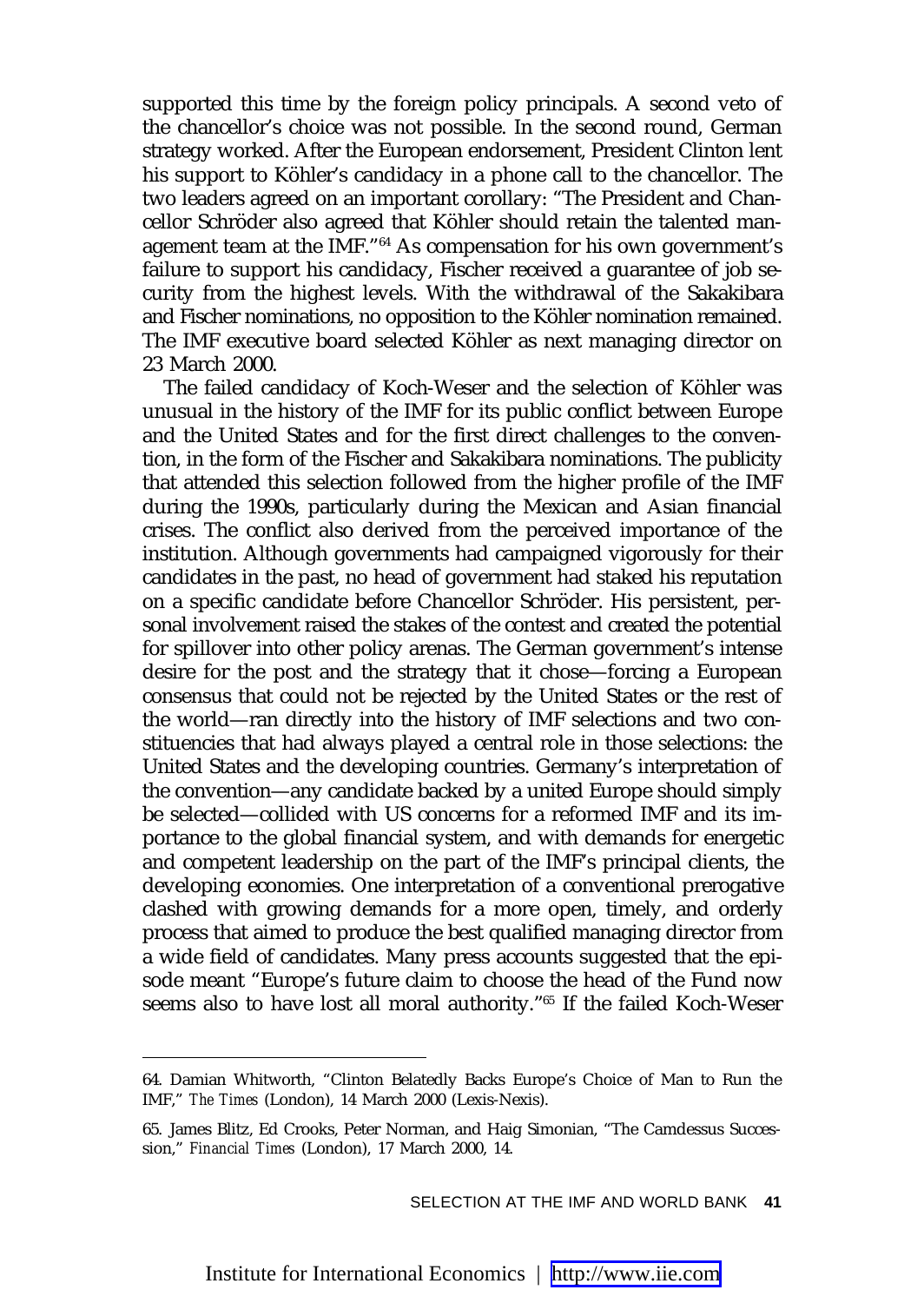candidacy and the Köhler selection have undermined the convention, it is far from clear what will replace it.

### **Selecting World Bank Presidents: The American Side of the Convention**

In promoting the candidacy of Koch-Weser as the only European candidate for IMF managing director, the German government may have intended to establish a completely symmetric convention for leadership selection at the IMF and the World Bank. Selection of World Bank presidents by the US government and the ratification of those choices by the World Bank executive board has been virtually automatic since 1946. Since the United States was a unitary government, no competitors emerged; bureaucratic conflict over the government's candidate was usually shielded from the view of other governments. If the convention of a European managing director at the IMF is challenged, however, the United States will not be able to sustain its claim to the World Bank presidency. The United States' hold on this position is made even shakier by disappearance of its original source: World Bank dependence on American financial markets.

The Bretton Woods conference paid much less attention to the World Bank than to the IMF.<sup>66</sup> Many of the Bank's institutional outlines were borrowed from its Bretton Woods counterpart. Formal decision-making rules at the World Bank closely resemble those at the IMF: weighted voting with special majorities for decisions of particular importance. Shares of World Bank stock were distributed according to estimates of relative economic weight, initially awarding the United States 35 percent of the shares.<sup>67</sup> The selection of the president by the executive board (a combination of appointed and elected executive directors) takes place by simple majority, although formal voting is as rare at the World Bank as it is in the IMF.

Despite the similarity in organizational rules, the preponderance of the United States in the World Bank is arguably greater than it is at the Fund. That added influence was guaranteed during the early years of the Bank by the central financial position of the United States in the

**42** LEADERSHIP SELECTION IN THE MAJOR MULTILATERALS

<sup>66.</sup> Burke Knapp commented on "how little attention was paid to the Bank in the pre-Bretton Woods planning or in the Bretton Woods Conference itself. I suppose if one measured the time spent during those fourteen days of work at the Bretton Woods Conference, the Bank didn't take more than a day and a half" (Kapur, Lewis, and Webb 1997, 59).

<sup>67.</sup> As of 30 June 2000, the US share of votes at the International Bank for Reconstruction and Development (World Bank) was 16.50 percent, and its share at the International Development Association (IDA), the Bank's soft-loan window, was 14.86 percent.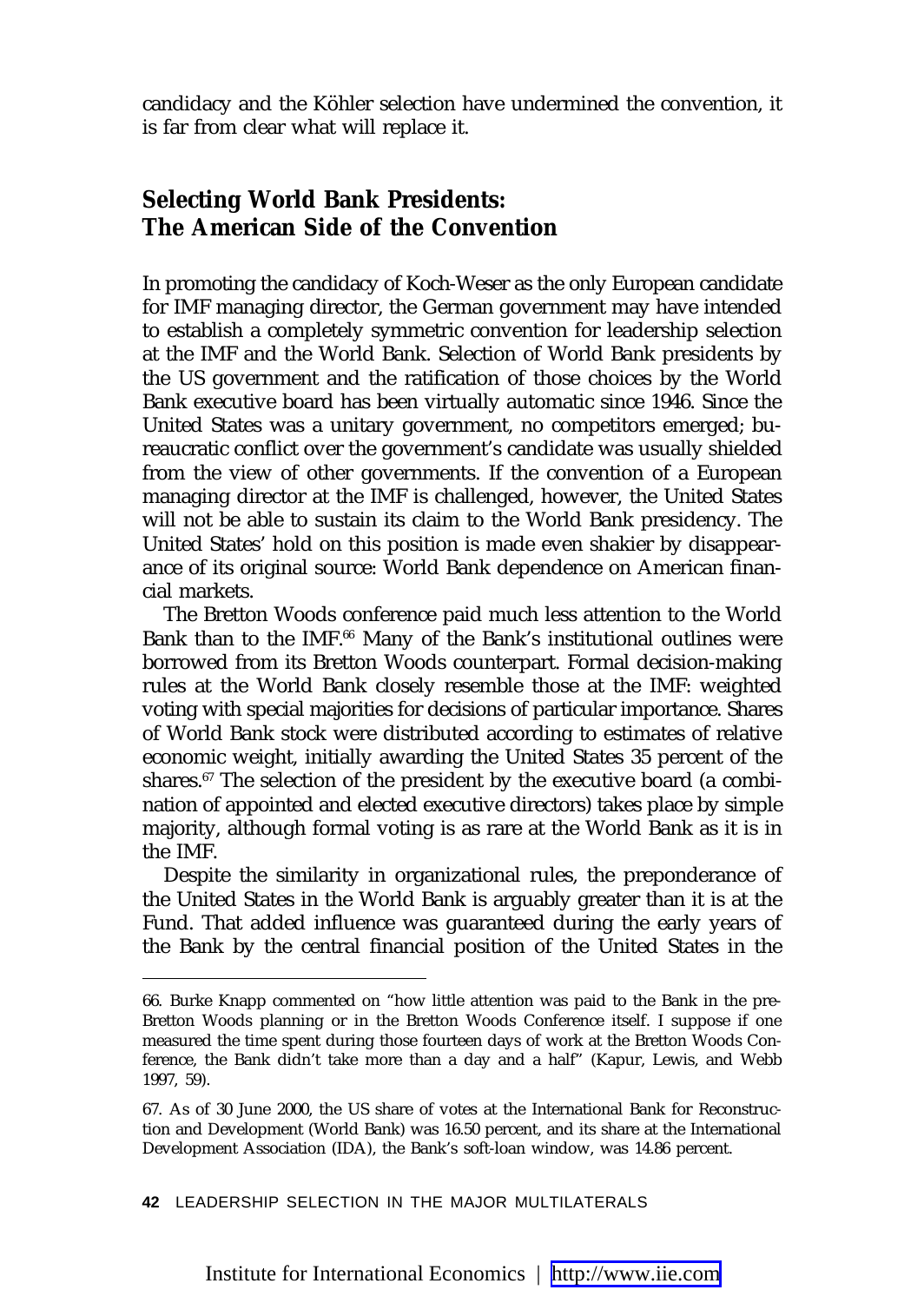world economy. In a world devastated by war and desperate for reconstruction and development capital, New York and Washington were the only immediate sources of finance. The World Bank, unlike the IMF, is dependent on bond issuance in the private financial markets for its lending activities. Although the paid-in capital provided by its members is critical to the credit rating of the Bank's debt instruments, private financial markets ultimately award its credit rating. When drafting the Articles of Agreement for the Bank, "delegates generally understood that discretion was to be exercised by an Executive Board and staff dominated by the United States, the only country with the capacity to guarantee or fund the institution's loans."68 Although that preponderance had disappeared by 1970, the United States continued to appoint each World Bank president for more than five decades.

As described earlier, the origins of the European-US convention also lay in the financial dominance of the United States after World War II. US Treasury Secretary Fred M. Vinson decided that "the Bank would have to be headed by a US citizen in order to win the confidence of the banking community, and that it would be impracticable to appoint US citizens to head both the Bank and the Fund."69 This perceived need to satisfy the Bank's Wall Street constituency established not only the nationality of Bank presidents but also their career qualifications. With the exceptions of Robert McNamara and Barber Conable, the US government has chosen Bank presidents from the private financial sector or careers associated with it.<sup>70</sup> The choice of an American, and usually an American banker, as World Bank president was not openly contested in the early decades of the Bank's history. Nevertheless, the prerogatives of the US government and those of the organization's executive directors in the president's selection were disputed. After the brief initial presidency of Eugene Meyer in 1946, the Truman administration was not able to fill the position immediately. The Bank's executive directors took the lead in approaching candidates, including, apparently, a Canadian. The uncertain prospects of the new international financial institution made its top position unattractive. John J. McCloy, recruited by the US government, also was noncommittal for some time, producing considerable anxiety among executive directors. When the United States suggested appointing the US executive director, Emilio Collado, as temporary chairman with the powers of the president, however, the Bank general counsel refused, arguing that the president should be independent of the government of any particular country.<sup>71</sup> The British executive director, Sir

<sup>68.</sup> Kapur, Lewis, and Webb (1997, 61).

<sup>69.</sup> Horsefield (1969, 135), cited in Kraske et al. (1996, 5).

<sup>70.</sup> A complete list of World Bank presidents is provided in appendix A2.

<sup>71.</sup> Kraske et al. (1996, 47).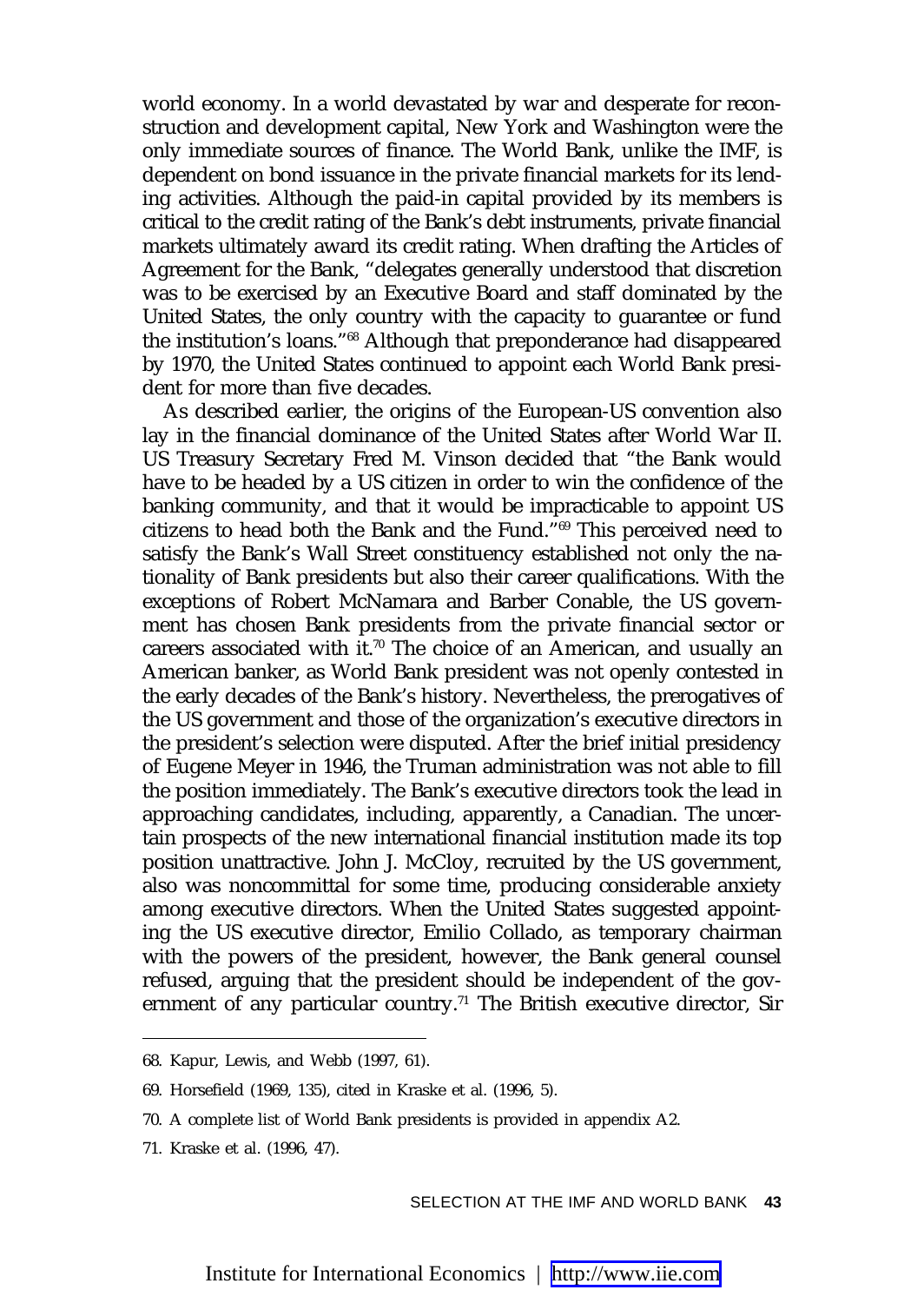James Grigg, was concerned that the US administration, in its eagerness to recruit McCloy, might reach an understanding that impaired the role of the executive board. US Treasury Secretary John Snyder assured him that "there could be no misunderstanding between the United States Government and McCloy which diminished the rights etc. of directors under the articles."72 McCloy's plans for his management team did present such a conflict, however. He wanted Eugene Black to serve in a dual role as US executive director and as staff director of marketing. Although the executive board expressed its unease, it agreed in the end "if the United States government decides to accept such [an] arrangement." Grigg voiced his unhappiness: "We were in fact presented with an ultimatum... What happens now I don't know but I must say dirt is a disagreeable diet."73

McCloy established a resilient pattern of executive influence in the governance of the Bank: the president was delegated a substantial degree of authority by the executive directors. The executive board did not attempt to intervene in the selection of a president until the resignation of the Bank's fourth president, George Woods, in 1968. The executive directors told the US executive director, Livingston Merchant, that they wanted several names from which to choose. He promised them that they would have some degree of choice among US candidates. Despite this assurance, however, the United States nominated Robert S. McNamara, former secretary of defense, in precisely the same unilateral fashion as previous Bank presidents. "President Johnson, when reminded of his earlier promise, is reported to have told Secretary of the Treasury Fowler that he would agree to provide a list of candidates, as long as there was only one name on it, that of Robert McNamara."74

Successive US administrations often found it difficult to recruit their favored candidates to the presidency of the Bank. Robert Lovett declined Truman's offer of the presidency when McCloy resigned in 1949; Eugene R. Black, the third president, had resisted initially, since he wanted to return to the Chase Manhattan Bank. When A. W. Clausen unexpectedly announced his intention to resign the presidency in 1986 after only one term, discontent with unilateral nomination by the United States was exacerbated by American difficulty in presenting a highly qualified candidate. Well-known candidates such as Federal Reserve Chairman Paul Volcker and Labor Secretary William Brock turned down the position.75 When the name of former secretary of the Navy, J. William Middendorf, was floated, European governments objected strenuously to his very

**44** LEADERSHIP SELECTION IN THE MAJOR MULTILATERALS

<sup>72.</sup> Ibid, 48.

<sup>73.</sup> Ibid, 49.

<sup>74.</sup> Ibid, 167.

<sup>75.</sup> Ibid, 247.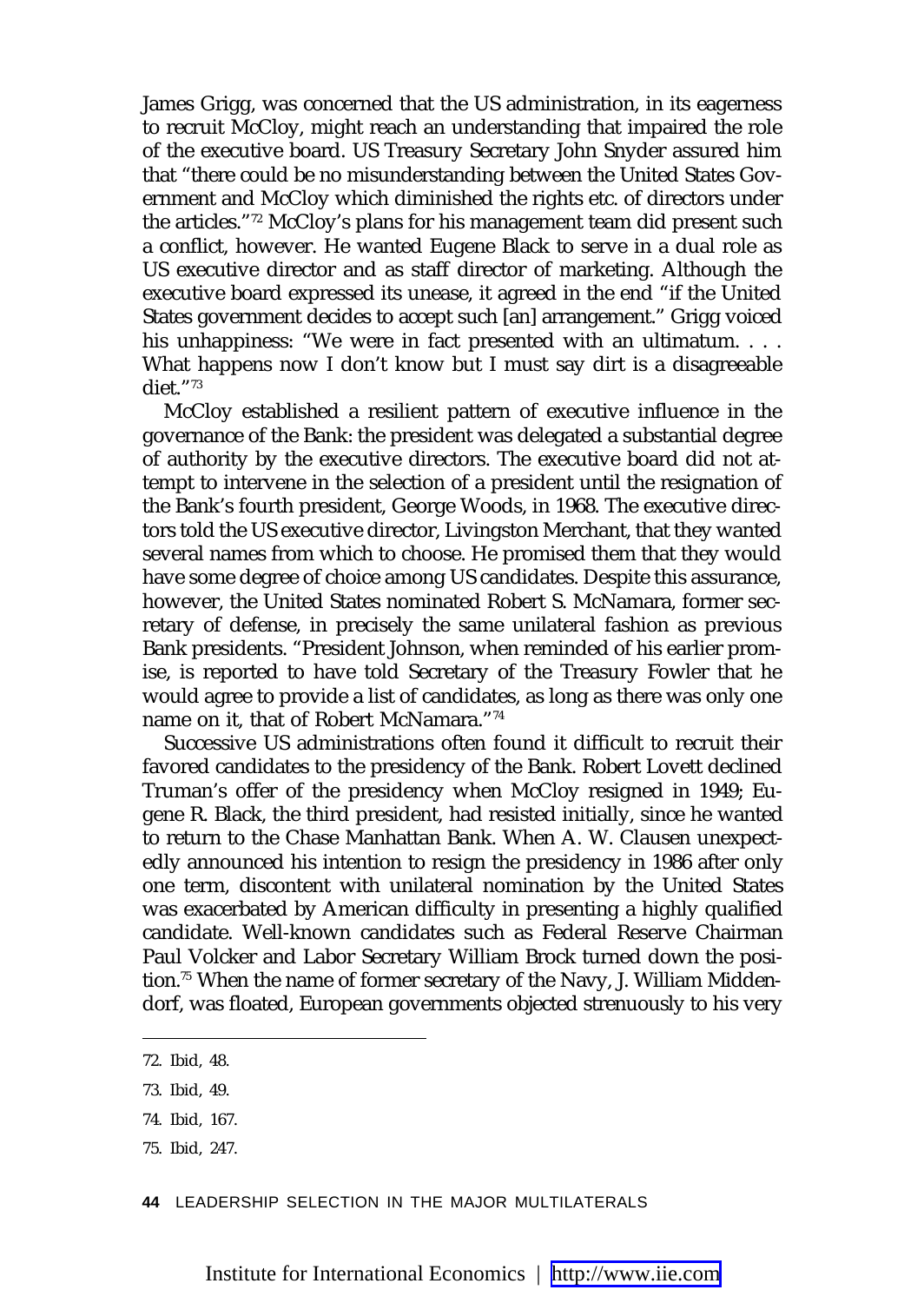conservative views, which included support for a return to the gold standard. His active campaign for the position, despite lukewarm support from the US Treasury and the State Department, created fears that he might be appointed in the absence of a more acceptable candidate.

After Brock declined the post, Secretary of State George Shultz and Secretary of the Treasury James Baker agreed on former Republican congressman Barber Conable, then teaching political science at the University of Rochester. Conable's nomination broke with the long tradition of nominating financial experts to the presidency. (Even McNamara had brought a reputation as a financial wizard at the Ford Motor Company.) Conable also lacked any background in development economics or policy. Initially, he declined the appointment. Two weeks later, Baker called him and said, "Barber, I am sorry to tell you, you're the only guy we can agree on." When Conable attempted to decline once again, Baker raised the prospect that the position would be handed to the Europeans.76 Finally, Conable agreed, and the European executive directors accepted the nomination, even though Barber was virtually unknown in international development and financial circles.

With the appointment of Lewis Preston, head of J. P. Morgan, as World Bank president in 1991, the United States reverted to the earlier pattern of recruiting senior bankers to the Bank's top position. At the time of his retirement, Conable had warned the Bush administration that a candidate of stature would be required in order to avoid a challenge by Europe and Japan to the American claim to the presidency. Preston seemed to satisfy that requirement, and his appointment was not controversial. When illness caused his early retirement, announced in February 1995, the Clinton administration faced a difficult political situation that made the next selection a sensitive one. The Mexican peso crisis had created resistance to the IFIs and their global economic role in the Republicancontrolled Congress. The administration was negotiating with Congress over payment of the last round of financing for the International Development Agency (IDA), a World Bank lending window for the poorest developing countries. It also hoped to win support from Congress for an 11th agreement on IDA financing.<sup>77</sup> At the same time, a European or Japanese challenge could be expected if the United States experienced its usual difficulties in producing a credible candidate. For both domestic and international reasons, therefore, the Clinton administration needed a nominee whose credentials were strong and a search process that was more transparent and credible than those in the past.

<sup>76.</sup> Ibid, 248; Hobart Rowen, "Conable to Head World Bank; Reagan's Decision Ends Long Struggle Inside Administration," *Washington Post*, 14 March 1986, A1.

<sup>77.</sup> Paul Lewis, "A Tight Race to Head the World Bank," *New York Times*, 13 February 1995, D1.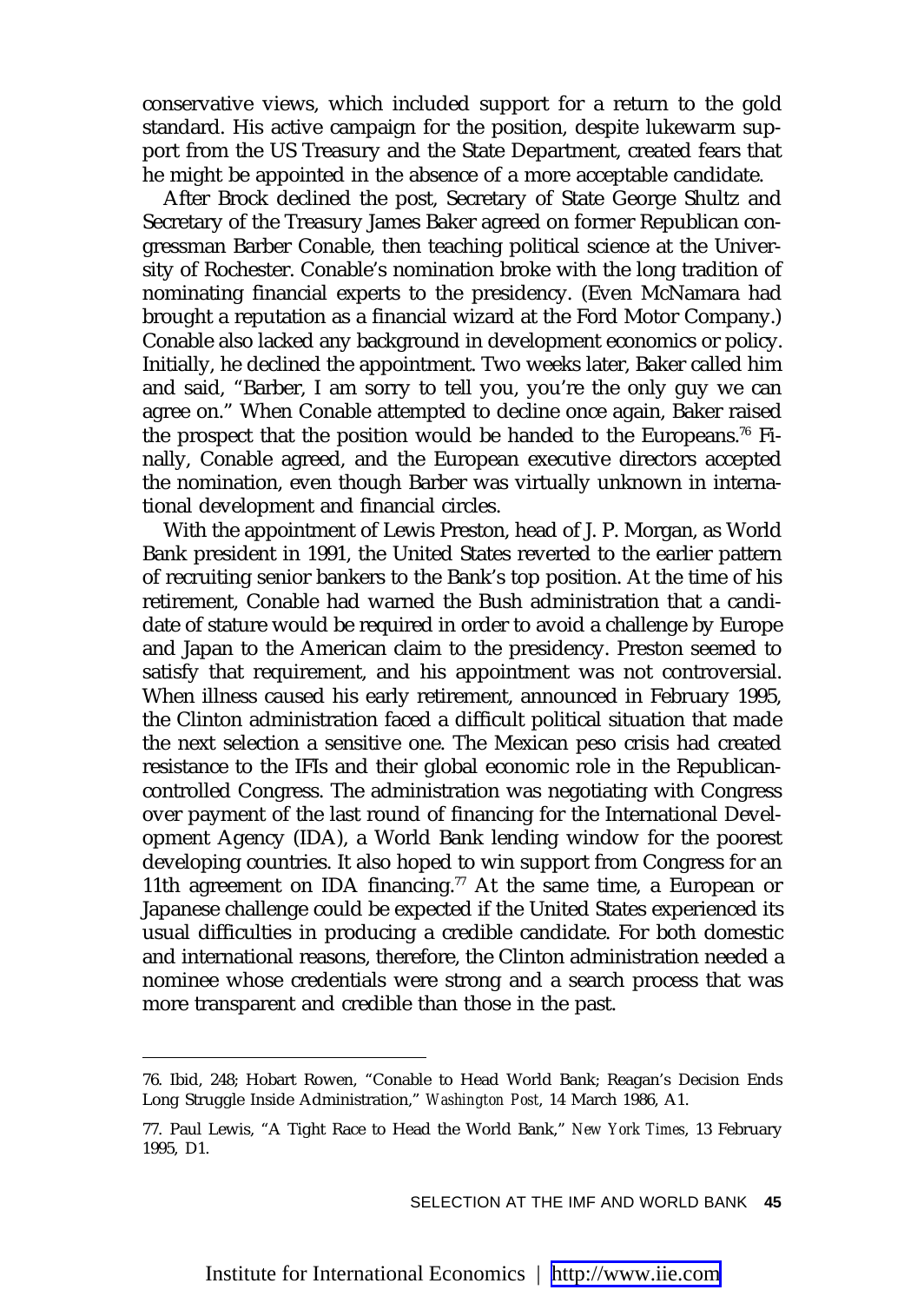A modest concession was made to the rest of the World Bank membership when the United States established an internal search committee, chaired by the secretary of the Treasury. The committee included representatives of the Treasury Department, State Department, and the White House.78 The executive board of the Bank had established a number of qualifications for the presidency that were used to screen candidates. The committee also employed a professional executive search consultant and claimed to consider non-American candidates. The dean of the Bank executive board had some access to the progress of the search through informal consultations with the US executive director.79 Despite this appearance of an opening in the process, which was more orderly and systematic than many in the past, the search closely resembled earlier episodes in one crucial aspect: the US government made the final selection among the candidates.

The search committee in this selection had no dearth of qualified candidates. Apart from James Wolfensohn, who actively campaigned for the job, Lawrence Summers, under secretary of the Treasury for international affairs; E. Gerald Corrigan, former president of the New York Federal Reserve Bank; and Kenneth D. Brody, president of the Export-Import Bank, were mentioned as candidates.<sup>80</sup> The preferences of the US Treasury secretary, Robert Rubin, were reported to match many members of the Bank's executive board: a candidate young enough to remain as president for 10 years and one whose management experience in the private sector would sustain the restructuring begun by Preston.<sup>81</sup> At the same time, the Bank had become a key player in promoting economic and social development, and its president was expected to be a forceful advocate for those goals. Once regarded as primarily a lending agency grounded in technical criteria, the Bank had also become politically controversial in the eyes of many NGOs. These new roles and the political conflict that now surrounded the Bank pointed to a different type of president: younger, more articulate, and more identified with the development community.

**46** LEADERSHIP SELECTION IN THE MAJOR MULTILATERALS

<sup>78.</sup> Jurek Martin and George Graham, "Renaissance Man Gets the Nod," *Financial Times* (London), 13 March 1995, 16.

<sup>79.</sup> This description of the 1995 search is based on the Draft Joint Report of the Bank and Fund Working Groups to Review the Process for selection of the President and the Managing Director, paragraph 3. The Draft Joint Report is reproduced in appendix B.

<sup>80.</sup> John M. Berry, "3 Top List to Head World Bank; Candidates Have Wall St. Experience," *Washington Post,* 15 February 1995, F1; "Banking on Wolfensohn?," *Washington Post*, 14 February 1995, B3.

<sup>81.</sup> John M. Berry, "3 Top List to Head World Bank; Candidates Have Wall St. Experience," *Washington Post,* 15 February 1995, F1; Notebook: "The Corsets That Crush Strategy," *The Guardian* (London), 16 February 1995, 14.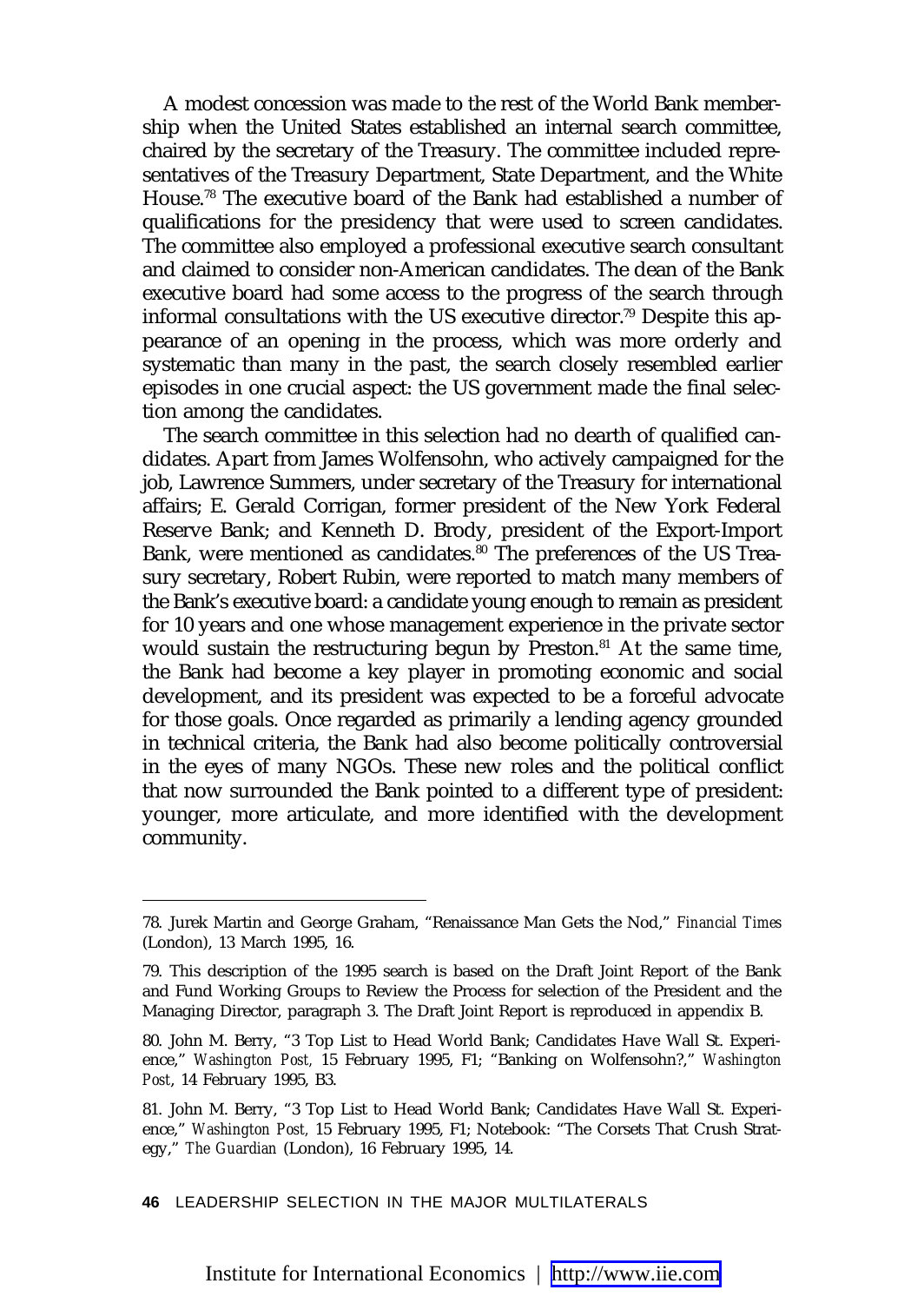Despite its elaborate search procedure, the Clinton administration did not find the selection an easy one. President Clinton formally announced the nomination of Wolfensohn on 11 March 1995. His choice was not the unanimous one of his senior advisers.<sup>82</sup> Nevertheless, the United States had managed once again to stave off serious objections from other members of the World Bank. The introduction of a modest degree of transparency into what remained an entirely US search process had helped. Throughout, the US government carefully ensured that the prerogative of appointing the World Bank president did not slip away because of delay or oversight. To guard against a non-American interregnum, Preston was not expected to announce his resignation formally until the US Treasury came up with its candidate, and he planned to leave the Bank officially only when the new candidate was available for the job.<sup>83</sup> In early March, the Bank announced that its three managing directors would rotate as acting presidents until a successor was found. The complex rotation plan was also designed to avoid any precedent for a non-US president of the Bank.

The executive board of the World Bank approved Wolfensohn unanimously as the new president on 16 March 1995. Although his reappointment in September 1999 created more discontent among executive directors, it is not clear whether their governments shared this unhappiness. According to US policymakers, the Clinton administration consulted with other member governments before proposing Wolfensohn for reappointment. No open opposition was expressed.<sup>84</sup> Other observers of the Bank found the United States more disdainful of executive board prerogatives. The US decision was conveyed to the board just before the annual meetings of the IMF and World Bank, when many senior officials were on their way to Washington, DC. The unseemly haste was the subject of board discussion. The United States apparently gave the board little lead time and no opportunity to discuss the Wolfensohn record before reappointment. The board chose to postpone its decision on reappointment for two to three days, but this was no more than a symbolic step.<sup>85</sup>

The selection of successive World Bank presidents had never produced overt conflict between the United States and other members. Despite occasional pressure to allow other national governments and the Bank's executive directors a role in the selection of the president, the United States has only allowed the dean of the executive board limited access to an entirely internal search process. At the same time the claim of the

<sup>82.</sup> Interview Q, 1 November 2000.

<sup>83.</sup> George Graham, "World Bank to Rotate Role of Stopgap President," *Financial Times* (London), 3 March 1995, 6.

<sup>84.</sup> Interview H, 28 November 2000.

<sup>85.</sup> Interview H, 28 November 2000; Interview Q, 1 November 2000.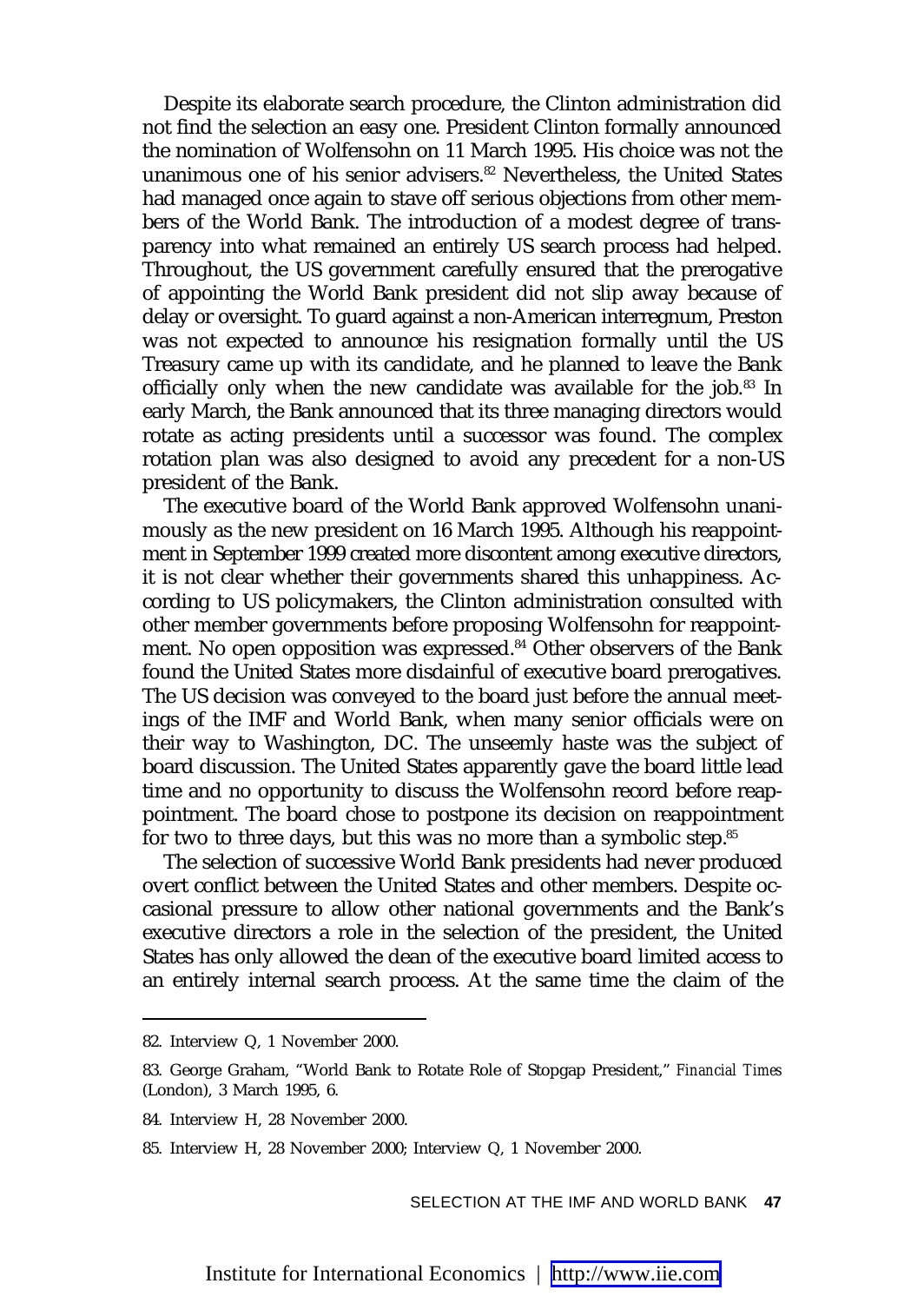United States to select the World Bank president in this single-handed manner has weakened. The Clinton administration's unwillingness to concede discontent over the American monopoly suggests an American version of the "cloth ears" that the German government displayed during the Koch-Weser selection battle.

The original justification for an American president and for the Euro-American convention that followed has disappeared entirely. The World Bank is no longer dependent on American capital markets. The Bank remains one of the largest issuers of international bonds, but its diversified borrowings are now denominated in many currencies (13 as of 2000). Only 51 percent of its borrowings in 2000 were denominated in dollars. Of its top 10 underwriters in fiscal year 2000, only four were based in the United States.<sup>86</sup> An American passport and a background in international finance are no longer necessary to maintain the Bank's credibility with international capital markets. Citizenship may be more important for another constituency, the US Congress. For skeptical or hostile legislators, however, it seems unlikely that an American World Bank president would necessarily be a more successful advocate, particularly if the individual carries domestic political liabilities.

International acquiescence in American selection of World Bank presidents is probably owed to the Bank's functions and organization, consensus on a president's qualifications, and the consequences of breaking the US monopoly. Until it became a source of political controversy in debates over globalization, the Bank's functions were regarded as largely technical, if not apolitical. As a lending organization, the executive directors delegated substantial authority to the president. Wide divisions over the Bank's activities seldom appeared among the industrialized countries. Because of its dependence on international capital markets, a senior (often retired) private banker was typically the preferred candidate for the World Bank presidency. When the United States could present such a candidate, other members of the Bank seldom dissented. When the American choice appeared destined for someone more controversial (McNamara) or less distinguished (Middendorf), the rest of the world argued for a larger role in the selection or at least for a slate of candidates.

The greatest deterrent to opposition by other members, however, has been the likely consequences of ending the American monopoly. The United States lays claim to only one major multilateral leadership position, the presidency of the World Bank, as well as a deputy's position in many other organizations. The United States has made clear that if its ability to select the World Bank president is challenged, then other positions will be open to its nominees as well, particularly the heads of regional development banks. Ending the convention would have substantial secondary effects on leadership selection at other organizations, where vested

<sup>86.</sup> World Bank Group (2001a, 2001b, 2001c).

**<sup>48</sup>** LEADERSHIP SELECTION IN THE MAJOR MULTILATERALS